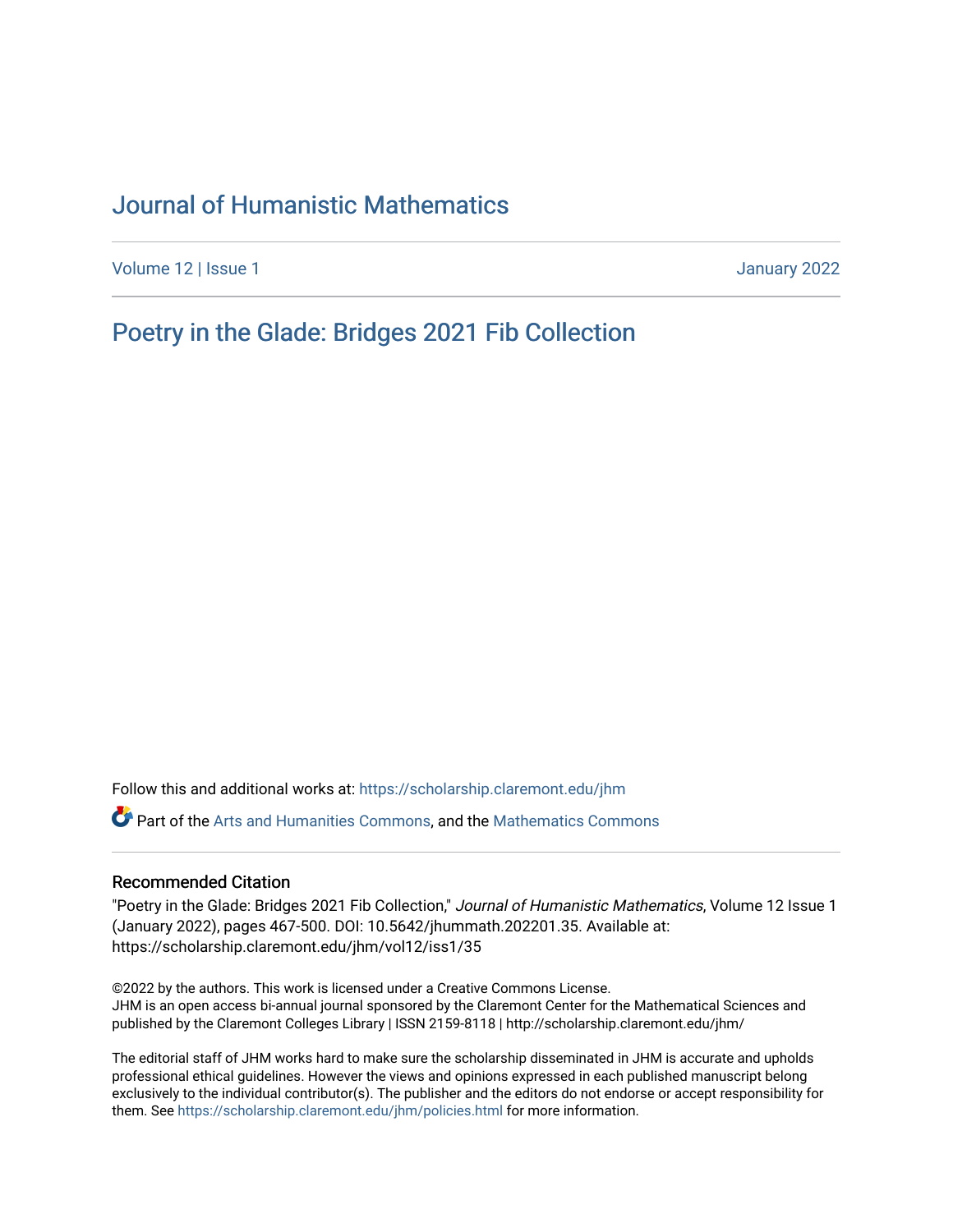# POETRY FOLDER  $\Diamond$

<span id="page-1-0"></span>Poetry in the Glade: Bridges 2021 Fib Collection

curated by Sarah Glaz sarah.glaz@uconn.edu



# Map of Königsberg (Bridges 2021 virtual space)

The Bridges organization<sup>1</sup> sponsors an annual conference of mathematical art, which includes among its many diverse offerings a mathematical poetry reading and related math-poetry activities. Due to the pandemic, this year's Bridges conference could not be held in-person, and for the second year in a row, all conference activities became virtual. Bridges 2021 virtual conference was held on August 1-4.

<sup>&</sup>lt;sup>1</sup>For more information about the Bridges organization activities and annual conferences, see: <https://www.bridgesmathart.org>.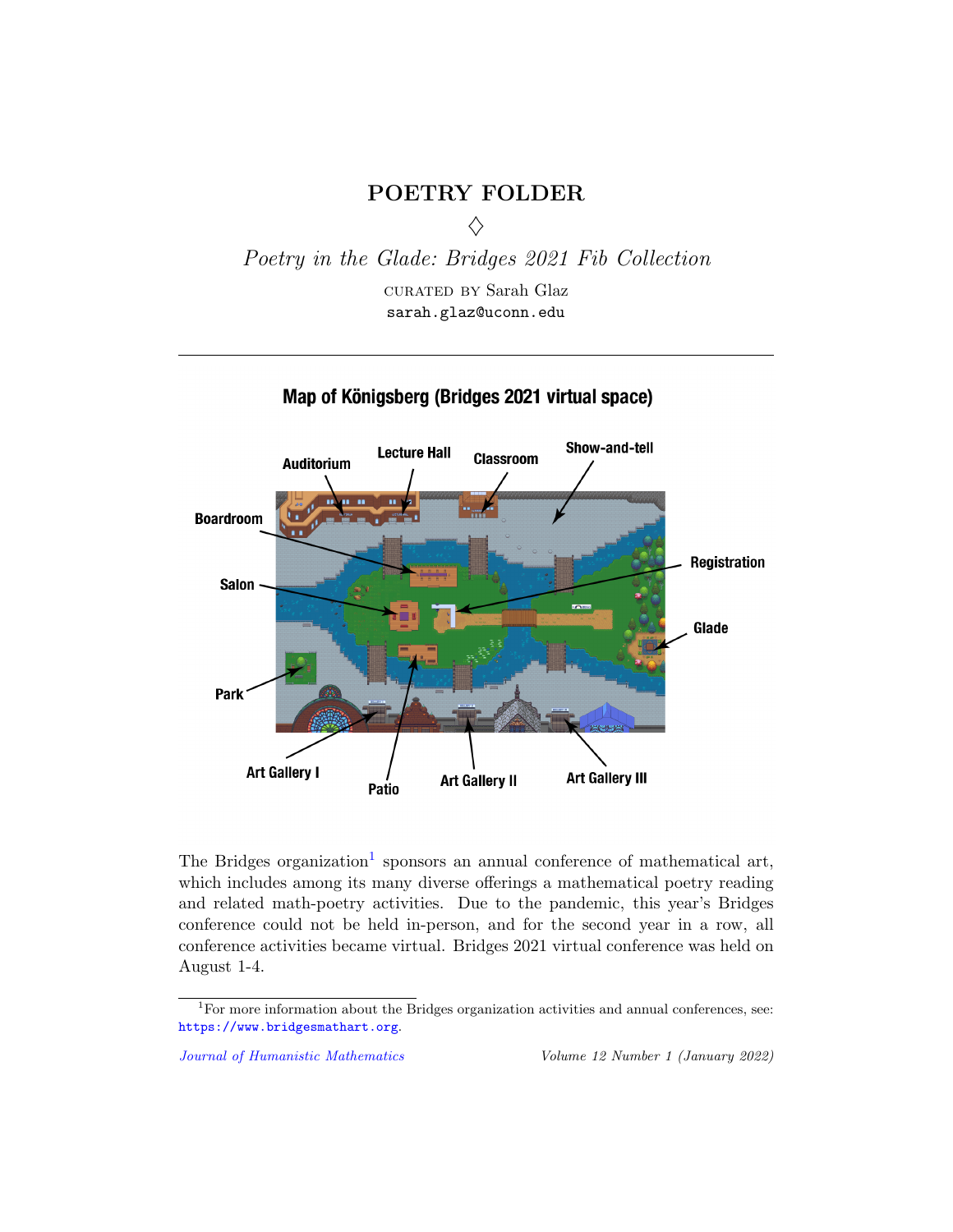Bridges 2021 virtual poetry reading consists of video readings by many of the poets whose work is featured in the present collection of poems. Along with the videos, the reading's site includes printable sample poems, and additional information about the poets and about past Bridges poetry readings and publications. This virtual reading may be visited and savored at leisure at:

#### [https://www2.math.uconn.edu/~glaz/Mathematical\\_Poetry\\_at\\_Bridges/B](https://www2.math.uconn.edu/~glaz/Mathematical_Poetry_at_Bridges/Bridges_2021/The-program-and-the-poets-2021.html) [ridges\\_2021/The-program-and-the-poets-2021.html](https://www2.math.uconn.edu/~glaz/Mathematical_Poetry_at_Bridges/Bridges_2021/The-program-and-the-poets-2021.html).

The present collection of poems arose out of the Bridges poetry community in response to the Bridges organization's efforts to make the Bridges 2021 conference more interactive. It started with a tentative plan for an online "live" poetry reading in addition to the virtual reading. The duration was uncertain, and following a suggestion by Carol Dorf, we settled on a read-around format. Several months later, the Bridges organization had chosen an interactive software, Gather, and designed the Bridges 2021 virtual space in the form of the town of Königsberg with its seven bridges spanning the Pregel river. Euler would have rejoiced!<sup>[2](#page-1-0)</sup> The Glade, a private area that was designated for specialized gatherings, is located in the middle of the virtual woods (see map). The poetry gathering was allotted a half an hour time slot in the Glade. With over thirty poets participating in the virtual reading, many of whom interested in getting together in the Glade during the conference, time became an issue. Alice Major came up with the idea of blink-poems, brief poems that allow for a read-around by many poets during a short period of time. From there, it was just a small step to settle on a special kind of blink-poem, a blink-poem with a mathematical structure, namely a Fib. At this point, Gizem Karaali, one of the two editors of The Journal of Humanistic Mathematics, invited us to publish the collection of Fibs in an upcoming issue of the journal. We enthusiastically accepted the invitation.

The Fibonacci sequence is the sequence made up of the following integers, called Fibonacci numbers:

1; 1; 2; 3; 5; 8; 13; 21; 34; 55; 89; 144; ...

Starting from the number 2 in the third position, each number in this sequence is constructed by adding the previous two Fibonacci numbers.

<sup>2</sup>Leonhard Euler (1707-1783) laid the foundations of two areas of mathematics, graph theory and topology, by answering the question: Can a walk be found that crosses every one of the seven bridges of Königsberg once and only once? [https://en.wikipedia.org/wiki/Seven\\_Br](https://en.wikipedia.org/wiki/Seven_Bridges_of_K%C3%B6nigsberg) [idges\\_of\\_K%C3%B6nigsberg](https://en.wikipedia.org/wiki/Seven_Bridges_of_K%C3%B6nigsberg)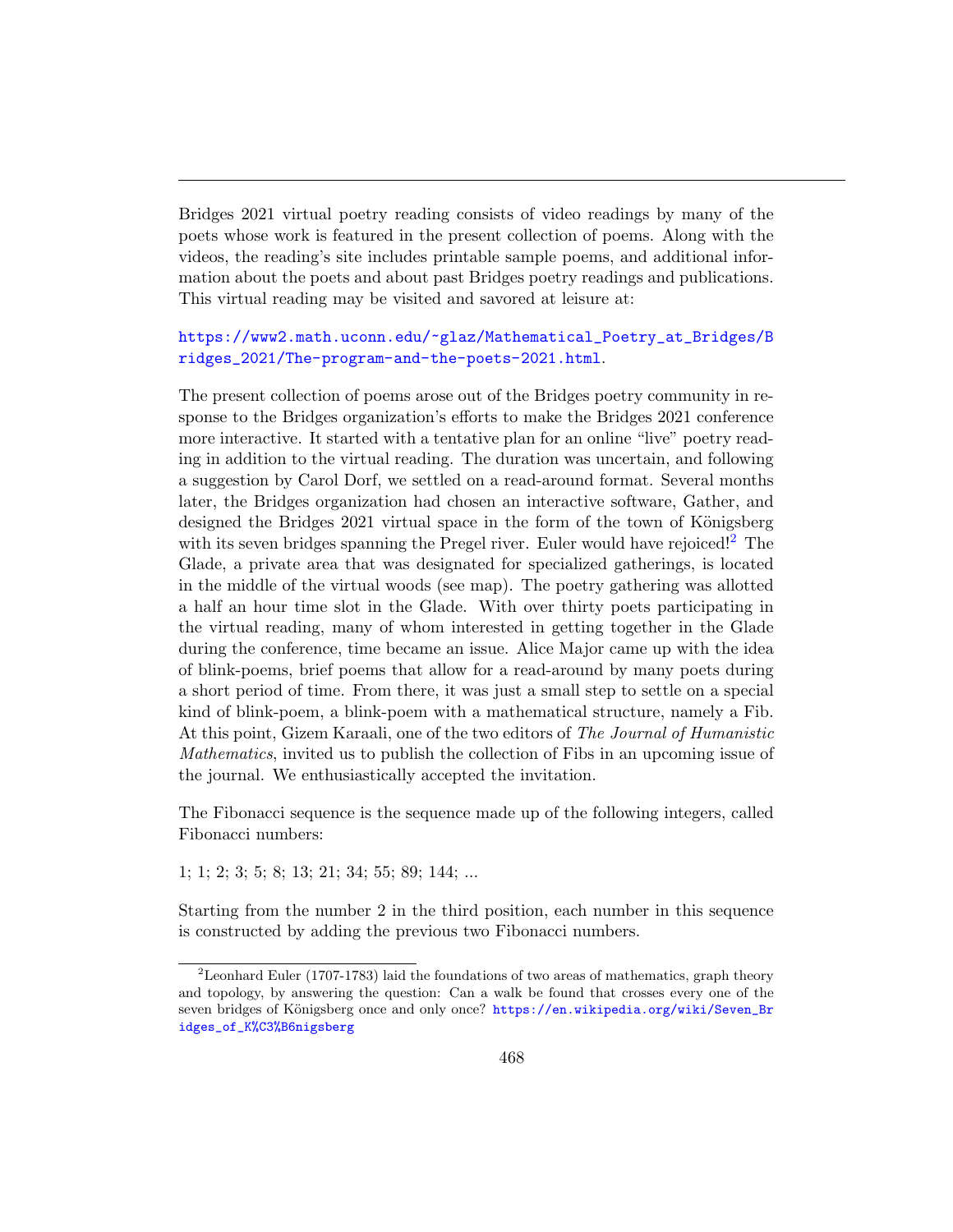A Fibonacci poem<sup>[3](#page-1-0)</sup> follows the Fibonacci sequence to any length in its count of syllables per line, or words per line, or lines per stanza, or any other countable thing connected with the poem. A  $Fib<sup>4</sup>$  $Fib<sup>4</sup>$  $Fib<sup>4</sup>$  is a special case of Fibonacci poem, a poem of 6 lines whose syllable line count follows the first 6 numbers of the Fibonacci sequence: 1; 1; 2; 3; 5; 8.

In response to my call for Fibs, the Bridges poets emailed me an amazing array of poems: all in Fib form, but diverse in their topics, musicality, and writing style. Fib writing is addictive, and pretty soon I realized that I received many more than the one-Fib-per-poet that could be shared in the Glade. That occasion was so much fun, but the present collection reflects the abundance by including more than one Fib per poet whenever possible.

I am indebted to the Bridges organization for nurturing our poetry activities and creating the conditions under which this project could come into being. I thank the Bridges poets for their fine poems and their great help with all aspects of putting this collection together.

I hope you enjoy reading the Fibs in this collection as much as we enjoyed writing them! I also hope that our Fibs inspire you to write your own, and to join us at future Bridges poetry readings!

Sarah Glaz Bridges Organization Poetry Reading Coordinator sarah.glaz@uconn.edu

<sup>3</sup>For more information about the Fibonacci sequence and its connection to poetry, see the paper, Poems Structured by Integer Sequences, by Sarah Glaz, Journal of Mathematics and the Arts 10, 44-52, 2016 [https://www.tandfonline.com/doi/full/10.1080/17513472.2016.123](https://www.tandfonline.com/doi/full/10.1080/17513472.2016.1231574) [1574](https://www.tandfonline.com/doi/full/10.1080/17513472.2016.1231574).

<sup>&</sup>lt;sup>4</sup>The six-line, 20-syllable Fib was named and brought to wide public attention by Gregory K. Pincus in his blog entry of April 1, 2006. [https://www.poetryfoundation.org/articles/](https://www.poetryfoundation.org/articles/68971/1-1-2-3-5-8-fun) [68971/1-1-2-3-5-8-fun](https://www.poetryfoundation.org/articles/68971/1-1-2-3-5-8-fun).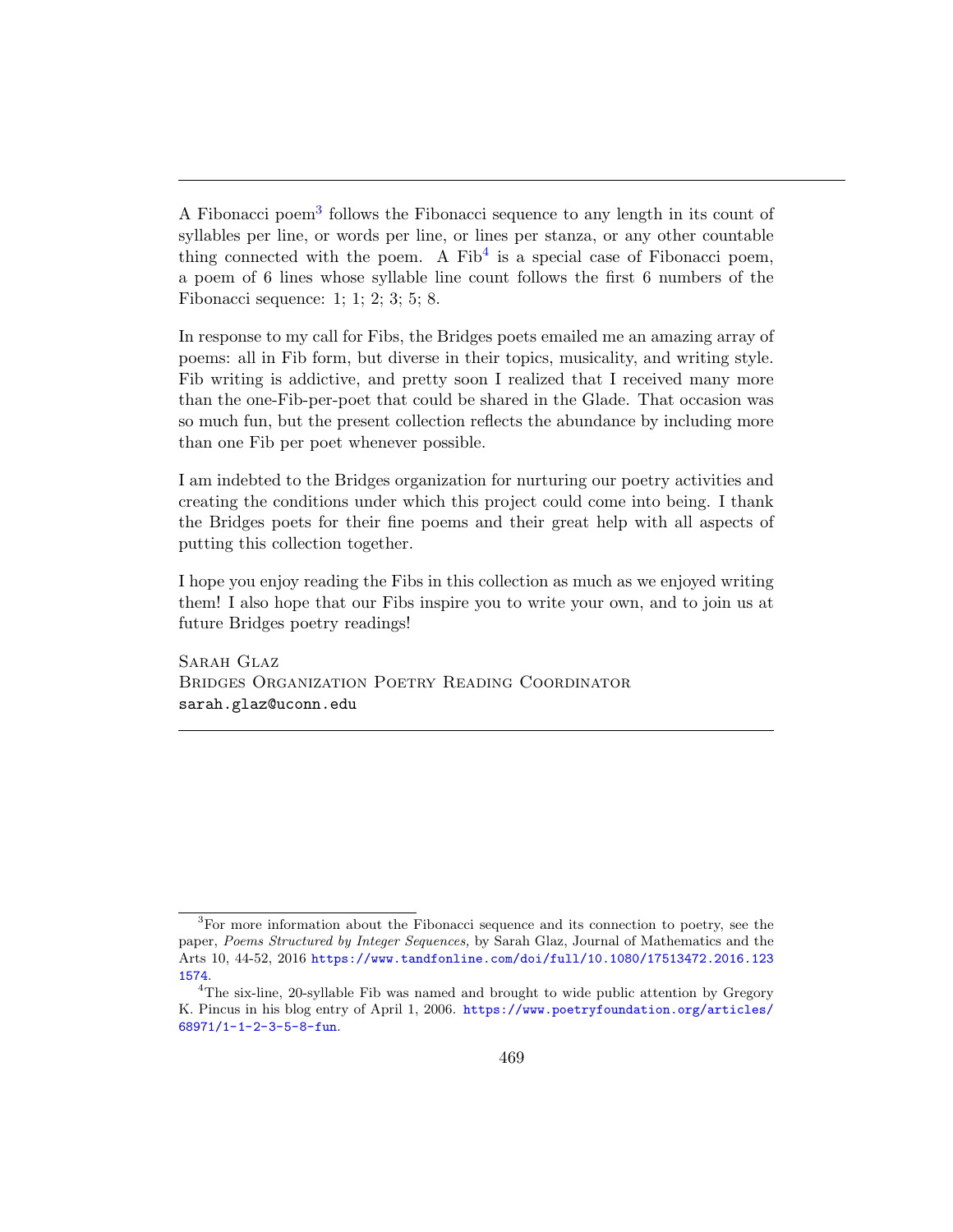Tatiana Bonch-Osmolovskaya [tbonch@gmail.com](mailto:tbonch@gmail.com)

#### THE MOMENT BEFORE THE STORM

as if nothing happened, just the thinnest crack ran across the canvas of the sky

## Academic mischief

oh dear sorry darling, I forgot to mention your paper in my monograph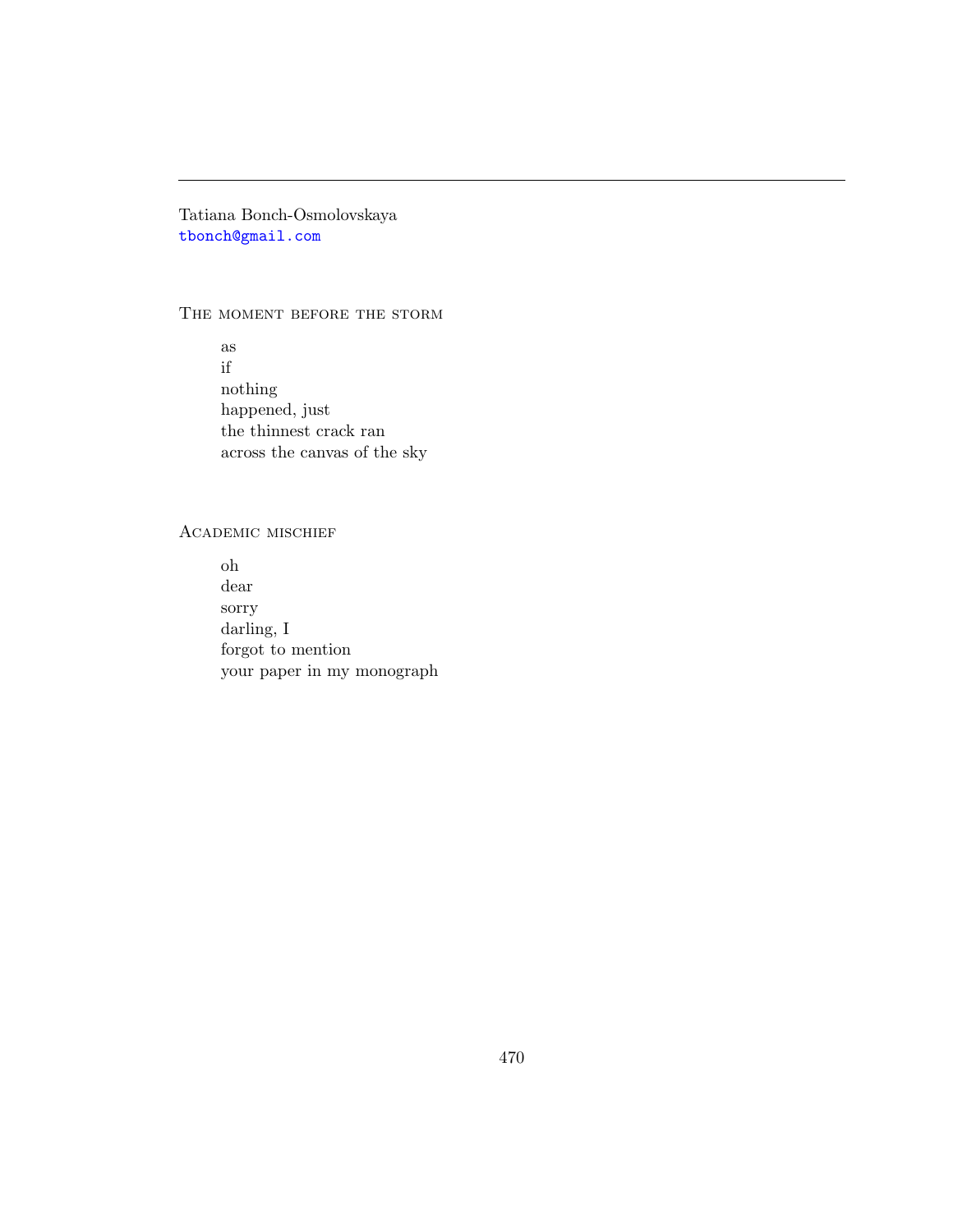Gerd Åsta Bones [gerd@matematikkbolgen.com](mailto:gerd@matematikkbolgen.com)

# CATFISH

cat fish catfish can cat fish? can cat fish catfish? catfish fished cat – catastrophe!  $\,$ 

# **BALANCE**

me you a pair together weaknesses and strengths me and you –  $\it{complementary}$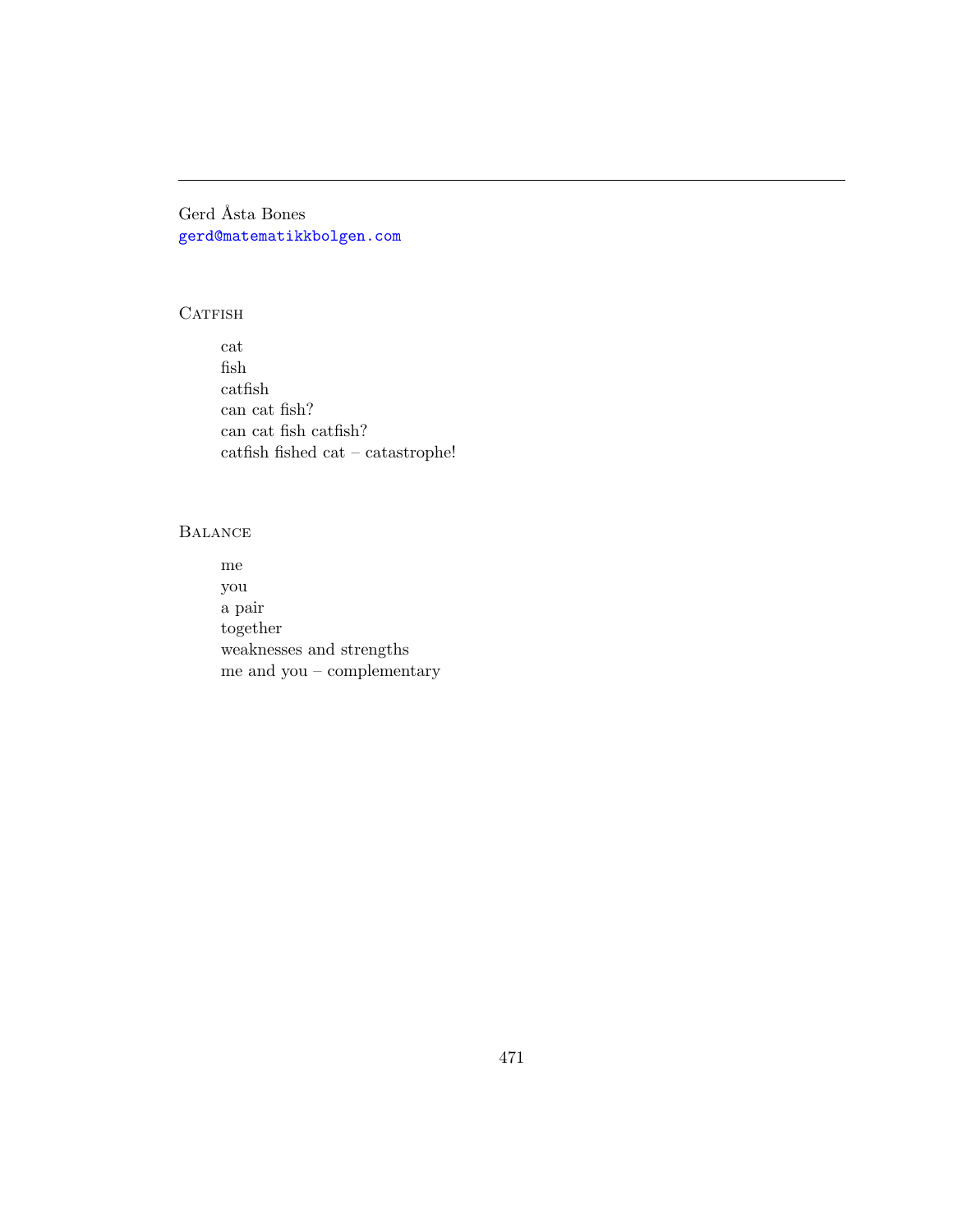Robin Chapman [rschapma@wisc.edu](mailto:rschapma@wisc.edu)

#### Abandoned lot

A cat, feral tortoise-shell, nurses her kittens in the yard gone to wildflowers.

# THE BIG APPLE IN A TIME OF CLIMATE CHANGE

Hard rain pours down subway steps; riders in high boots calculate which stops will still work.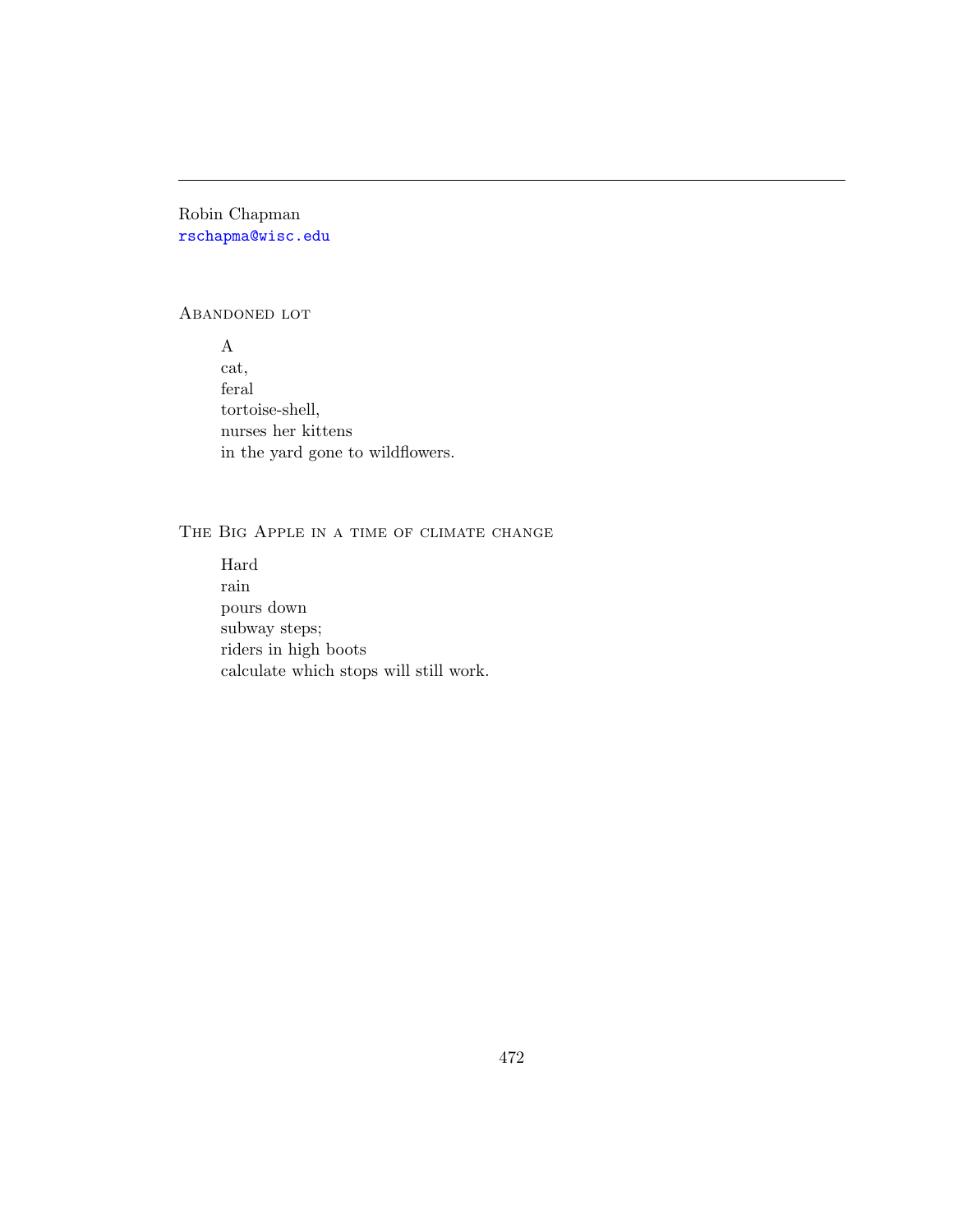Marian Christie [marianchristie55@gmail.com](mailto:marianchristie55@gmail.com)

#### **AUBADE**

First note predawn a song thrush – then robin, blackbird, chaffinch, wren. Earth turns, joyfully.

Who am I?

I am perfect. I'm the sum of Fibonacci numbers. Find me here – who am I?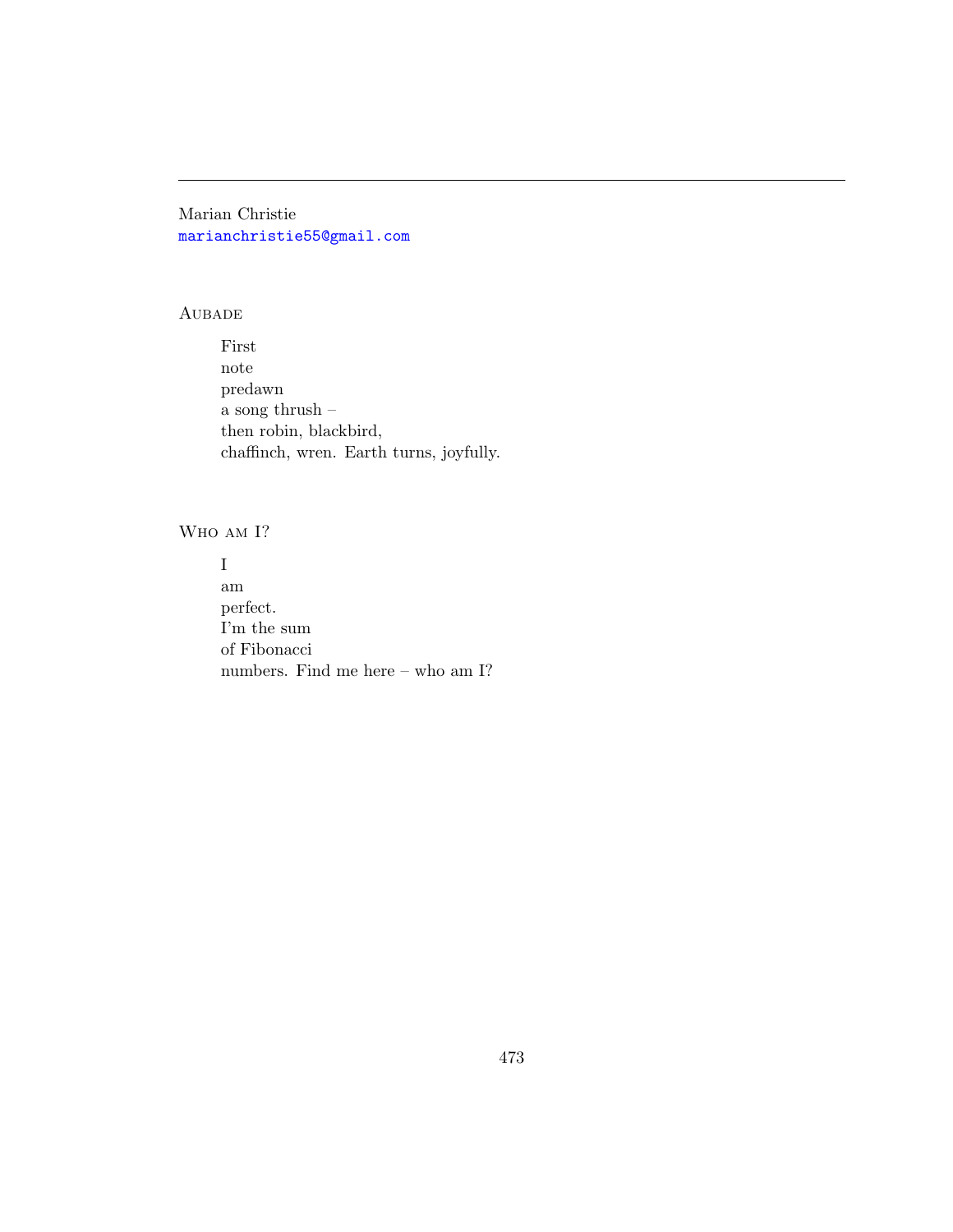Marion Deutsche Cohen [mathwoman12@gmail.com](mailto:mathwoman12@gmail.com)

#### TRYING TO WRITE A FIB POEM

I like Fibs but Fib-numbers not so much Fib-words. I guess I'm not a Fib-poet.

# TRYING TO WRITE A FIB POEM  $#2$

Each line is not the sum of the previous two. It goes much further back than that.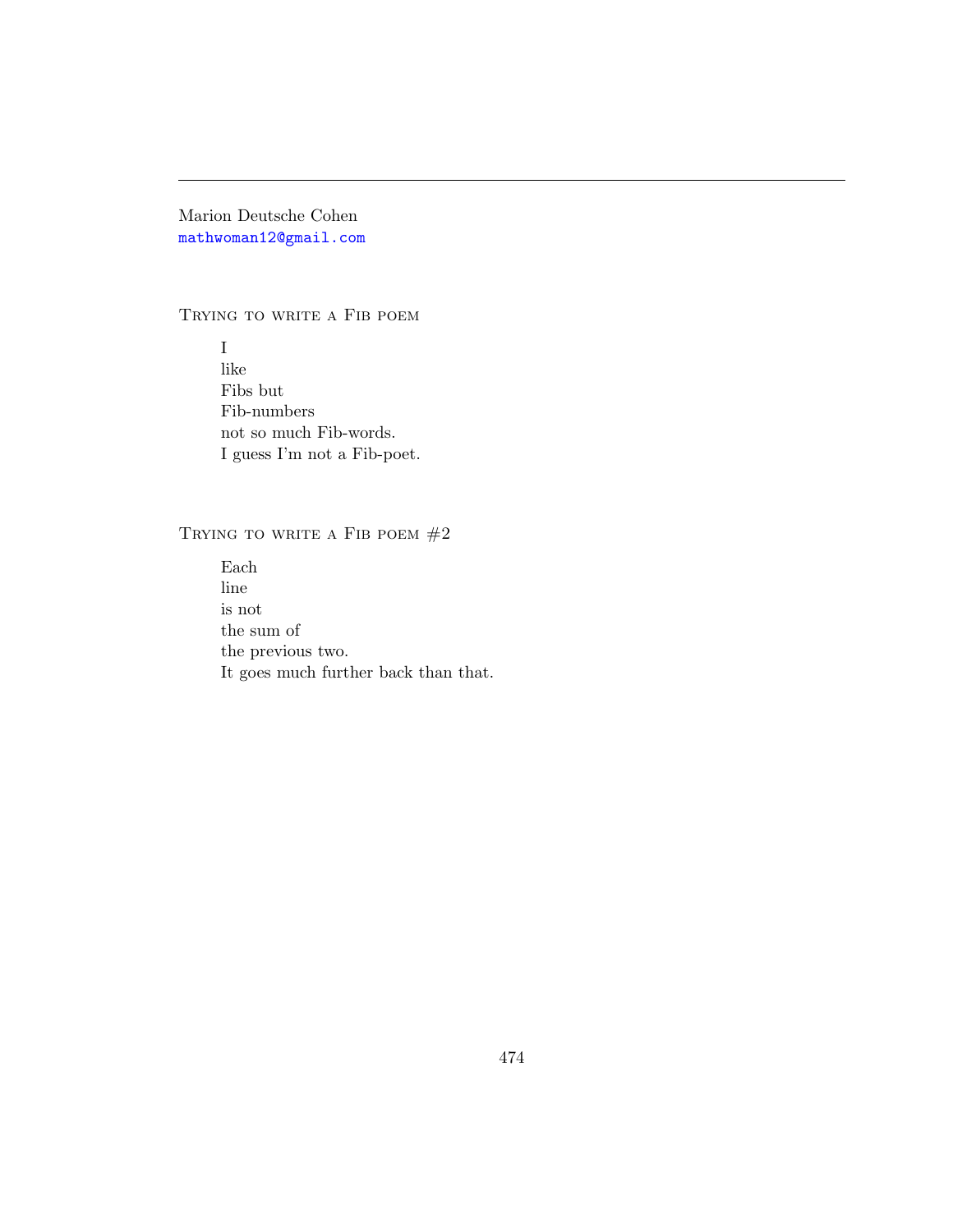Stephen Day [dayteacher@gmail.com](mailto:dayteacher@gmail.com)

STAND TALL

I am a changed man. I now believe in love and a universe full of beauty.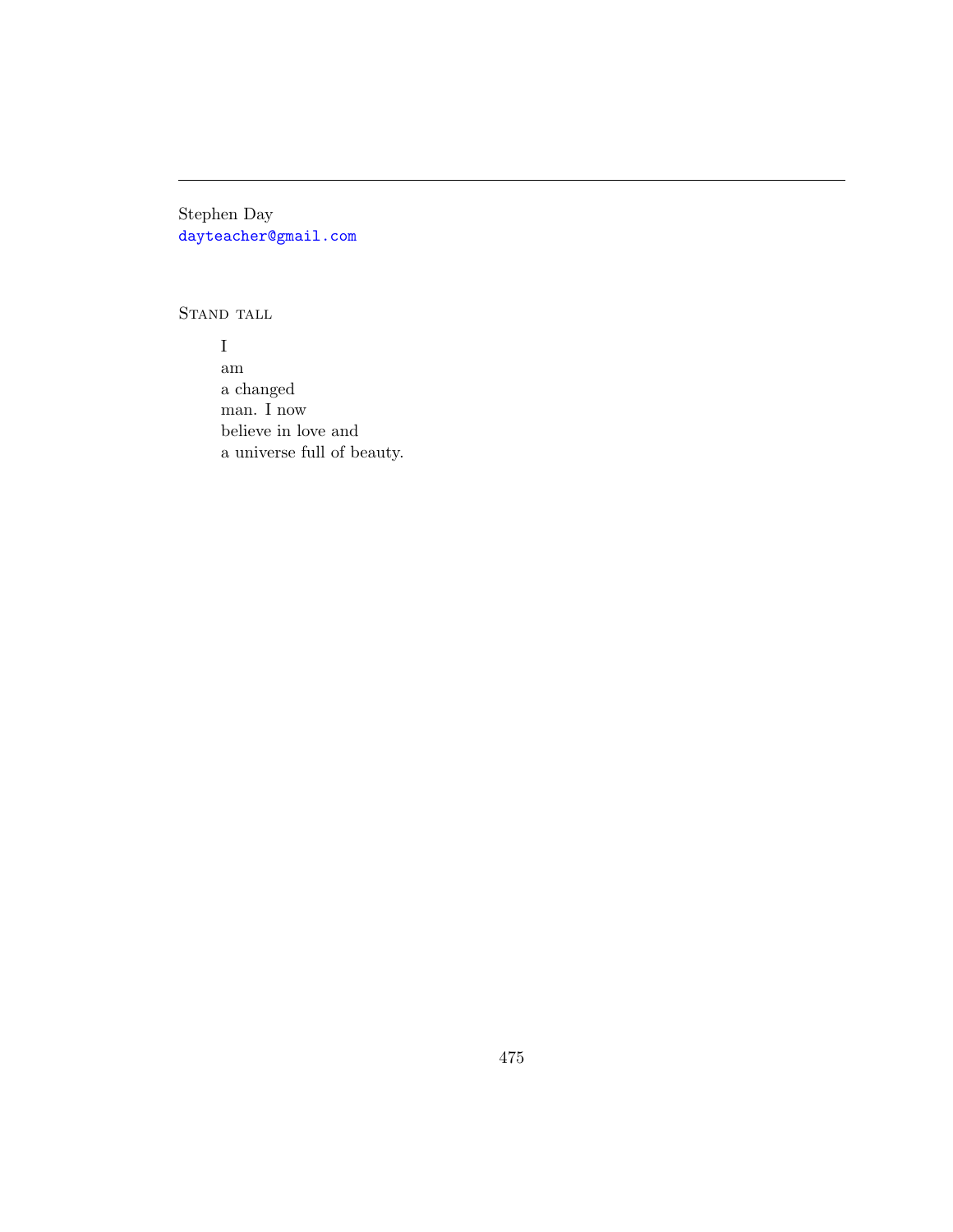Carol Dorf [carol.dorf@gmail.com](mailto:carol.dorf@gmail.com)

ON BREATH IN AN ERA WHEN BREATHING HAS BEEN CALLED INTO QUESTION

Breathe first inhale then exhale like any pattern pleasure in the alternation

# ON SPACE EXPLORATION AND BACKGROUNDS

Soil dirt include earth – planet orbiting through day and night – our only living home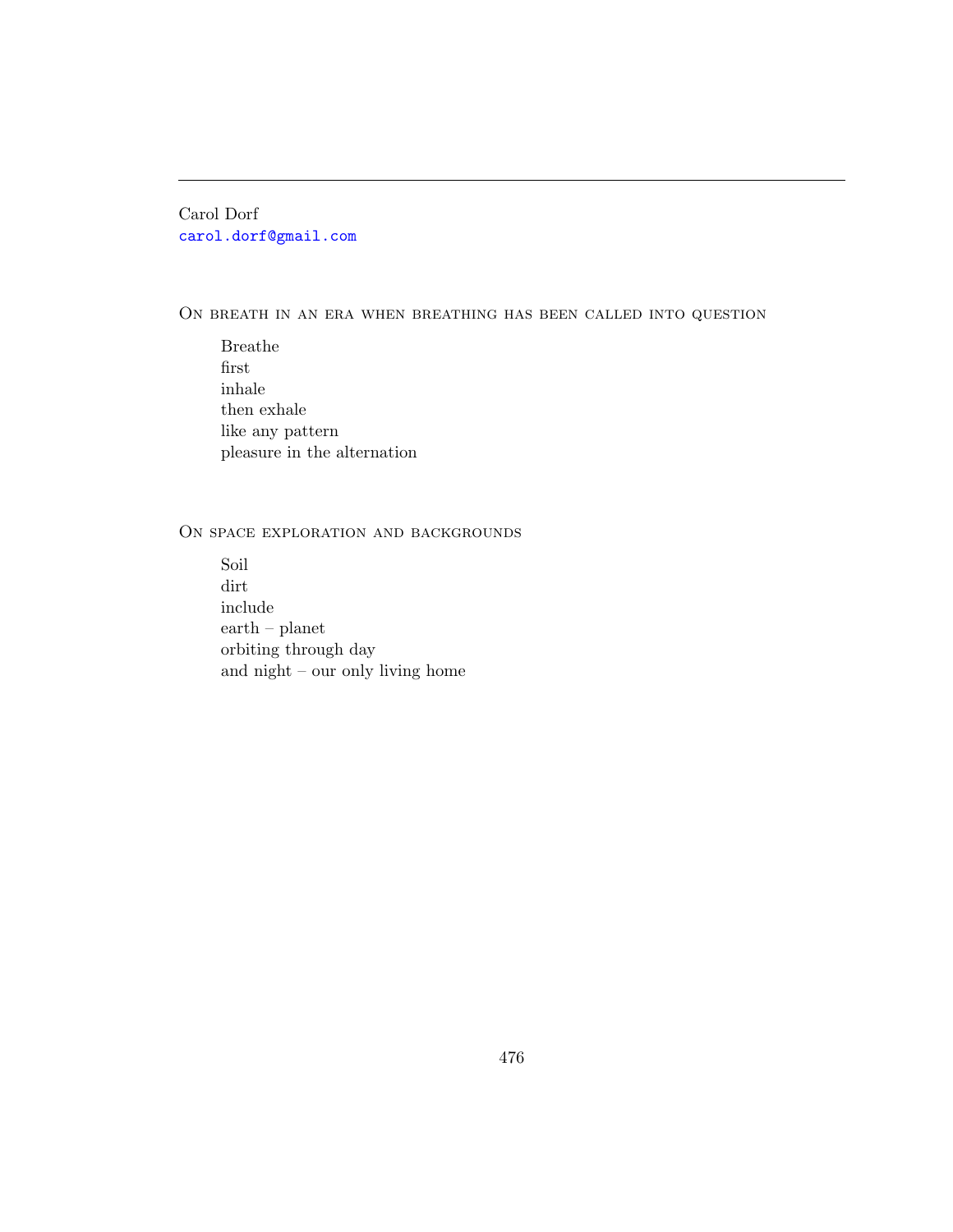Susan Gerofsky [susan.gerofsky@ubc.ca](mailto:susan.gerofsky@ubc.ca)

#### Glided, gilded

A lone canoe first sidles ocean surge, slides through moon rifts to enter earth's own heart.

#### Barely, bleary

Please speak asleep in dreamy barley fields, while months on ample maple peaks elapse.

Note: In each of these poems, the twenty syllables of the Fib are structured as two iambic pentameters, with the additional constraint of using as many anagrams as possible. Anna Grammatica: Glided/ gilded, canoe/ ocean, first/ rifts, sidles/ slides, earth/ heart; bleary/ barley/ barely, please/ asleep/ elapse, speak/ peaks, ample/ maple.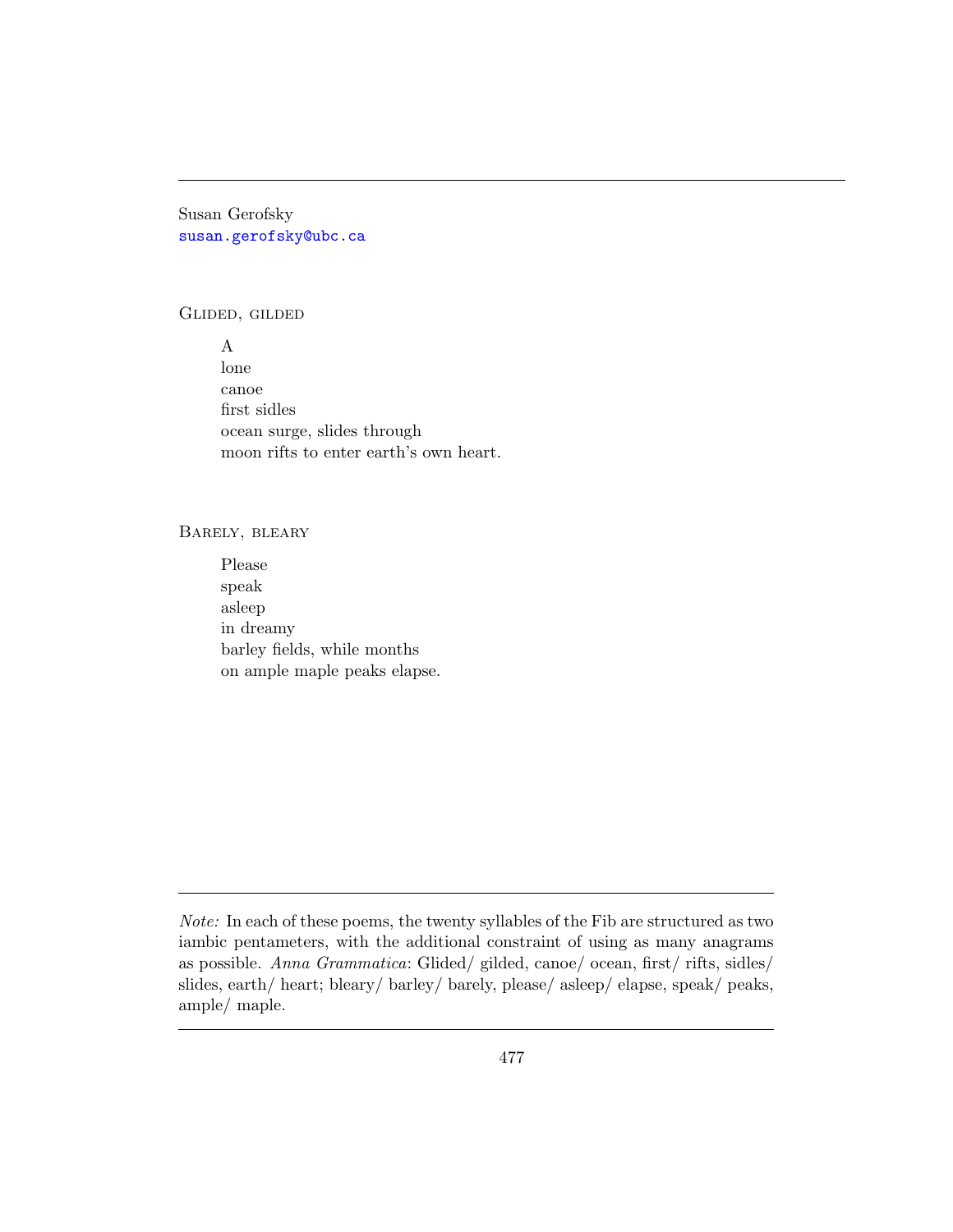Sarah Glaz [sarah.glaz@uconn.edu](mailto:sarah.glaz@uconn.edu)

## **MATHEMATICIAN**

My breath on the window pane draws geometric figures. Look! A golden spiral!

# I know each one by bark and name

A dog lives in each house on Berkeley Road and peers behind screen doors at passers-by.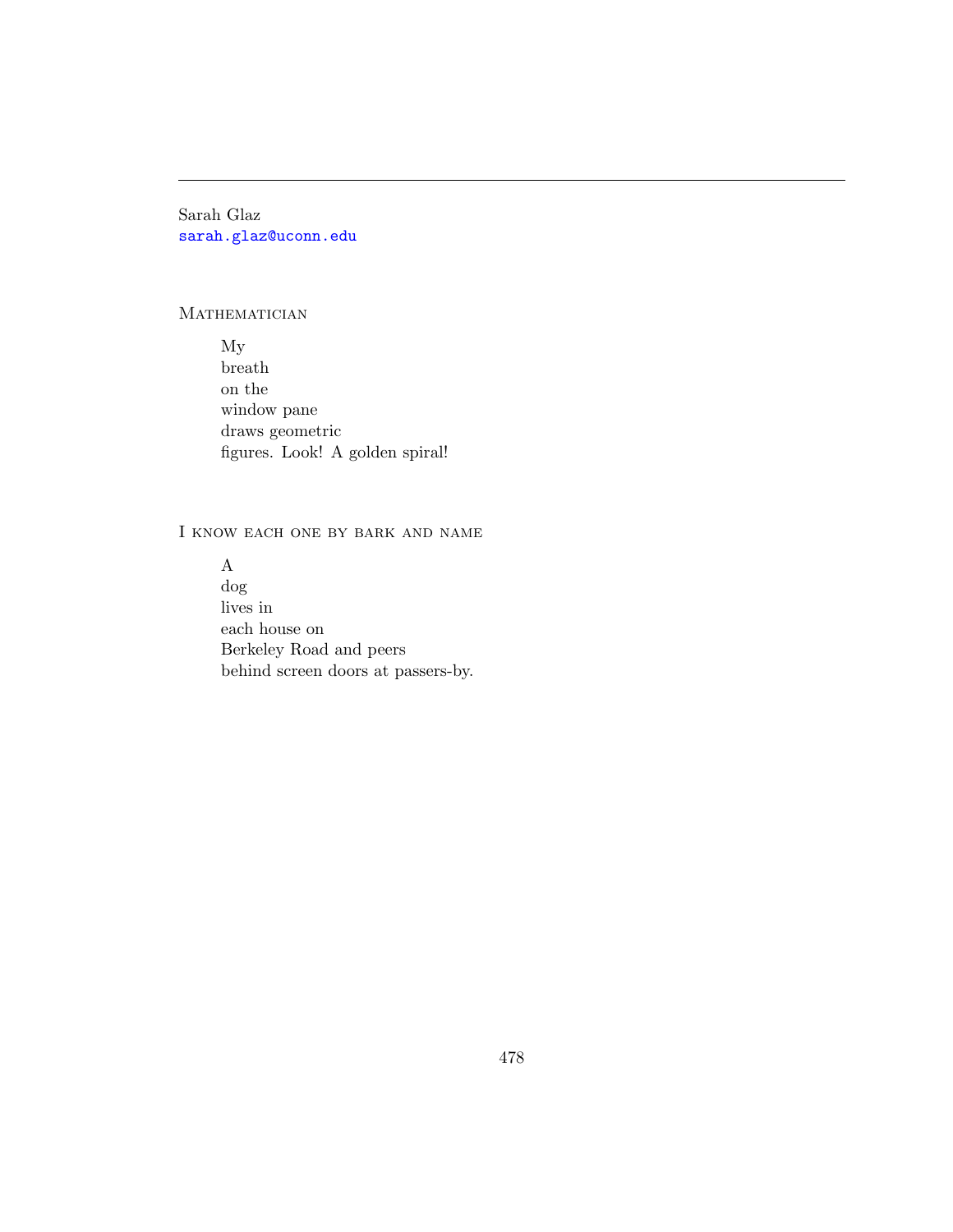David Greenslade [davidgreenslade52@gmail.com](mailto:davidgreenslade52@gmail.com)

#### Spring scales

Weigh scale balance – a kitchen marvel for children. Yes! This side is equal to that.

#### Cell phone

Phone rings in my jeans pocket while I'm still driving, my friend retrieves it with a smile.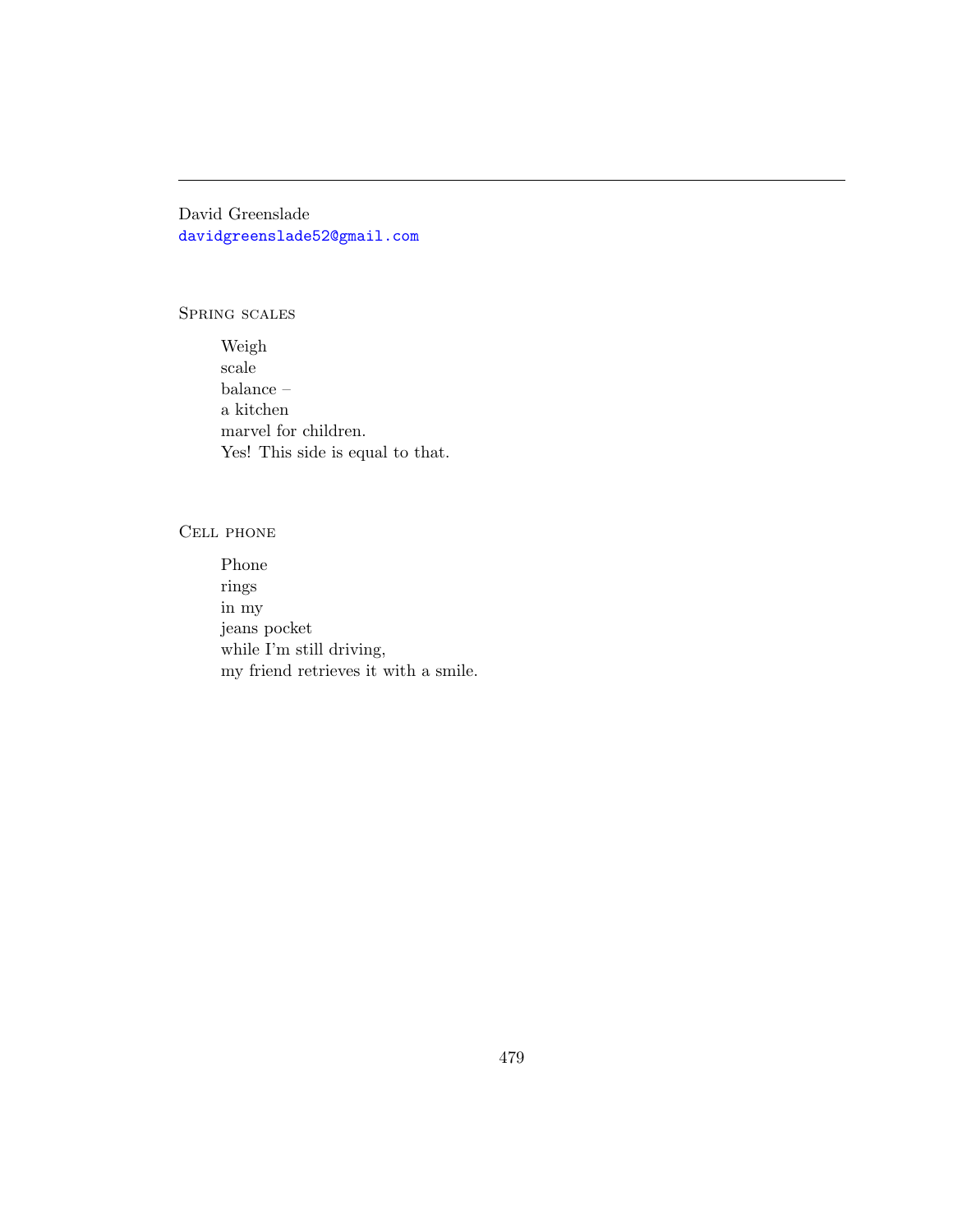Emily Grosholz [erg2@psu.edu](mailto:erg2@psu.edu)

# Sun

Though I Love you You are just A man and the great Golden sun is just a bright star.

# Moon

The Moon Waning From full but Beautiful, runes and Ruins on its face, seas and clouds.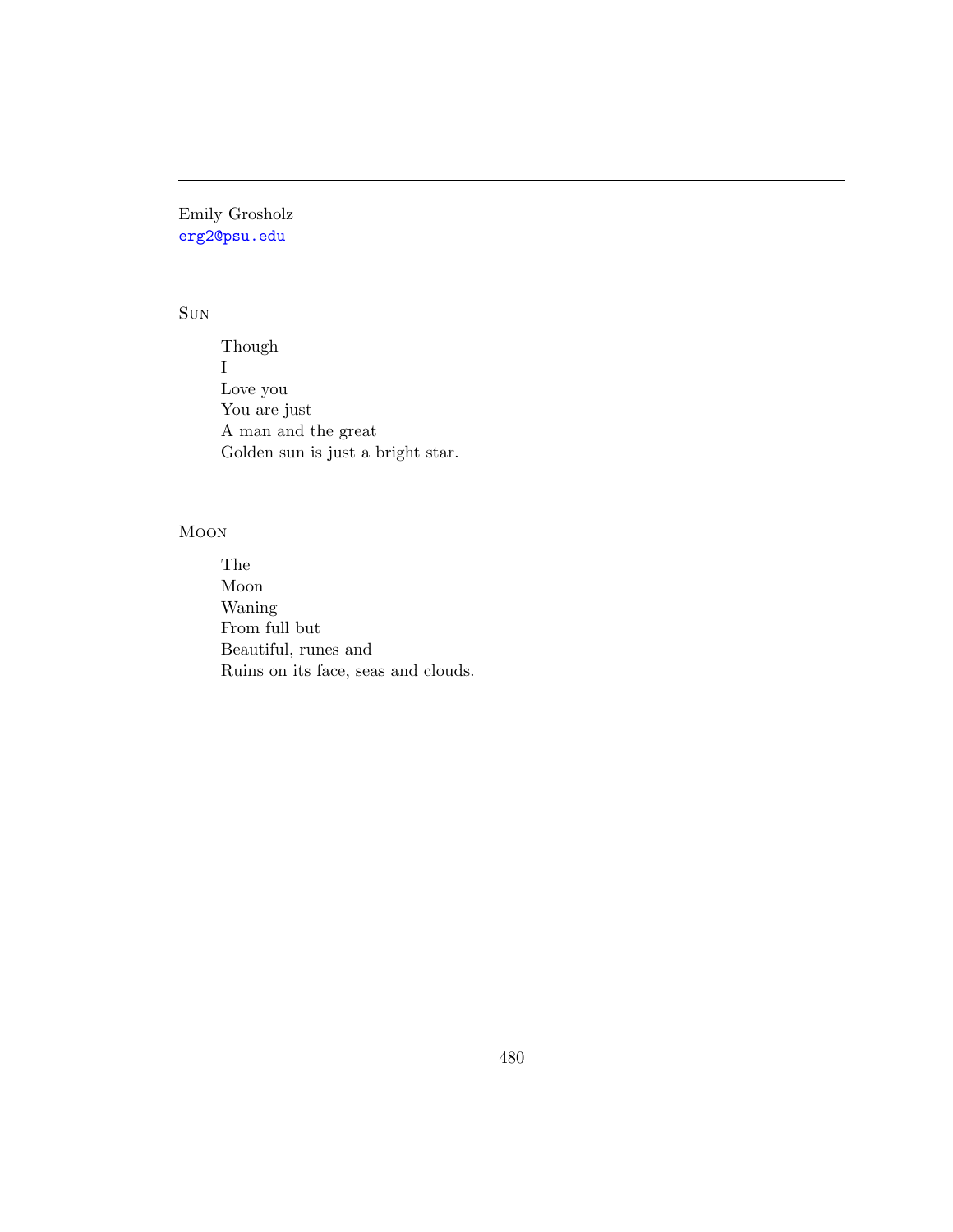JoAnne Growney [japoet@msn.com](mailto:japoet@msn.com)

#### **DISCOVER**

Pick up your pen. Think of ways that math is magic. Shape your words into a poem.

#### My dilemma

I've lost the art of careful thought, asea in floods of trivial information.

Note: "Discover" first appeared in the paper, Everything Connects, by JoAnne Growney, Journal of Mathematics and the Arts 14, 66-68, 2020. Both "Discover" and "My dilemma" appeared in JoAnne Growney's blog, Intersections – Poetry with Mathematics, <https://poetrywithmathematics.blogspot.com/> on September 11, 2019 and October 16, 2011, respectively.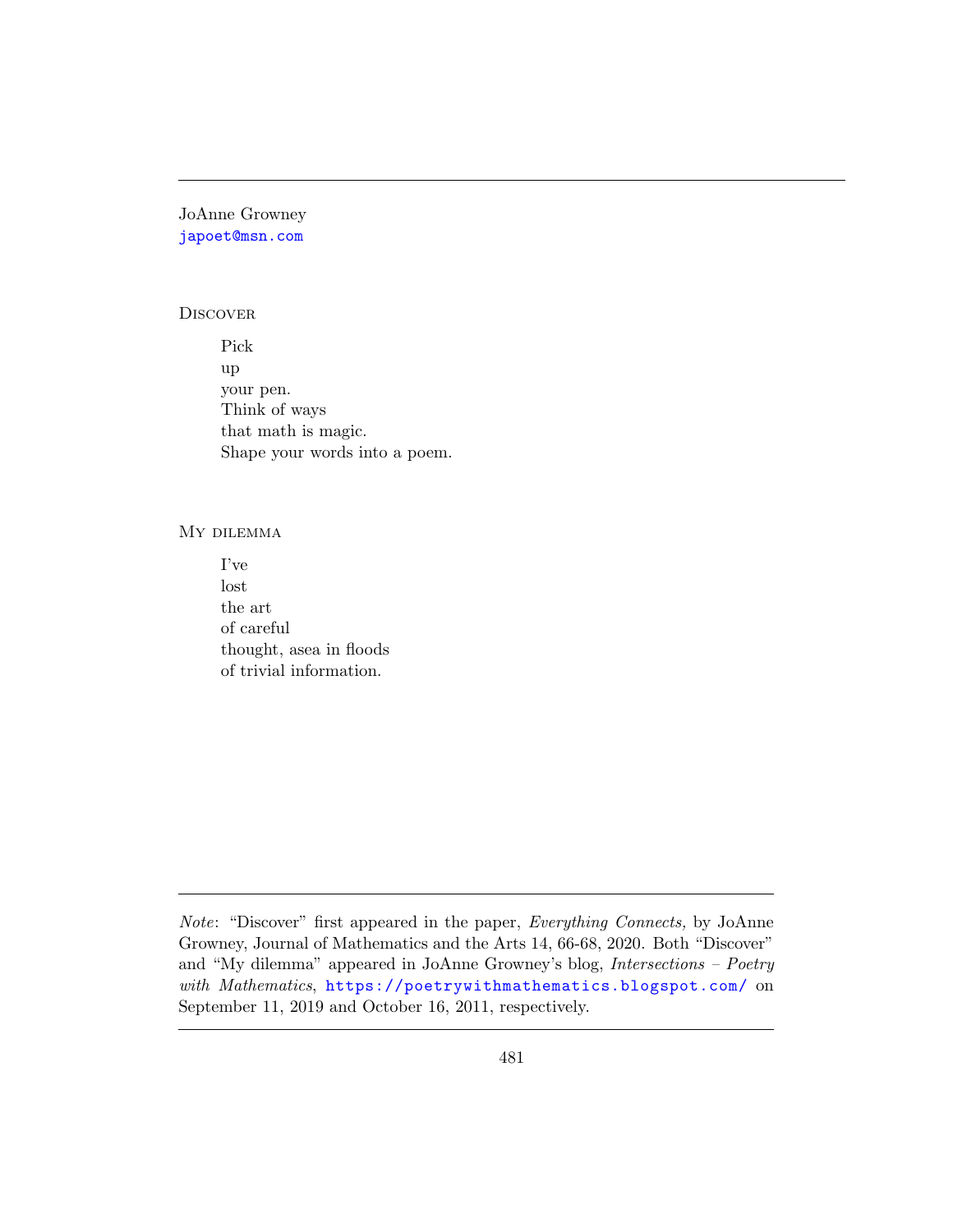Kate Jones [kate@gamepuzzles.com](mailto:kate@gamepuzzles.com)



DekaMosaik

Ten Sides Embrace Twenty-five Golden ratio tiles In splendid star-lit symmetry.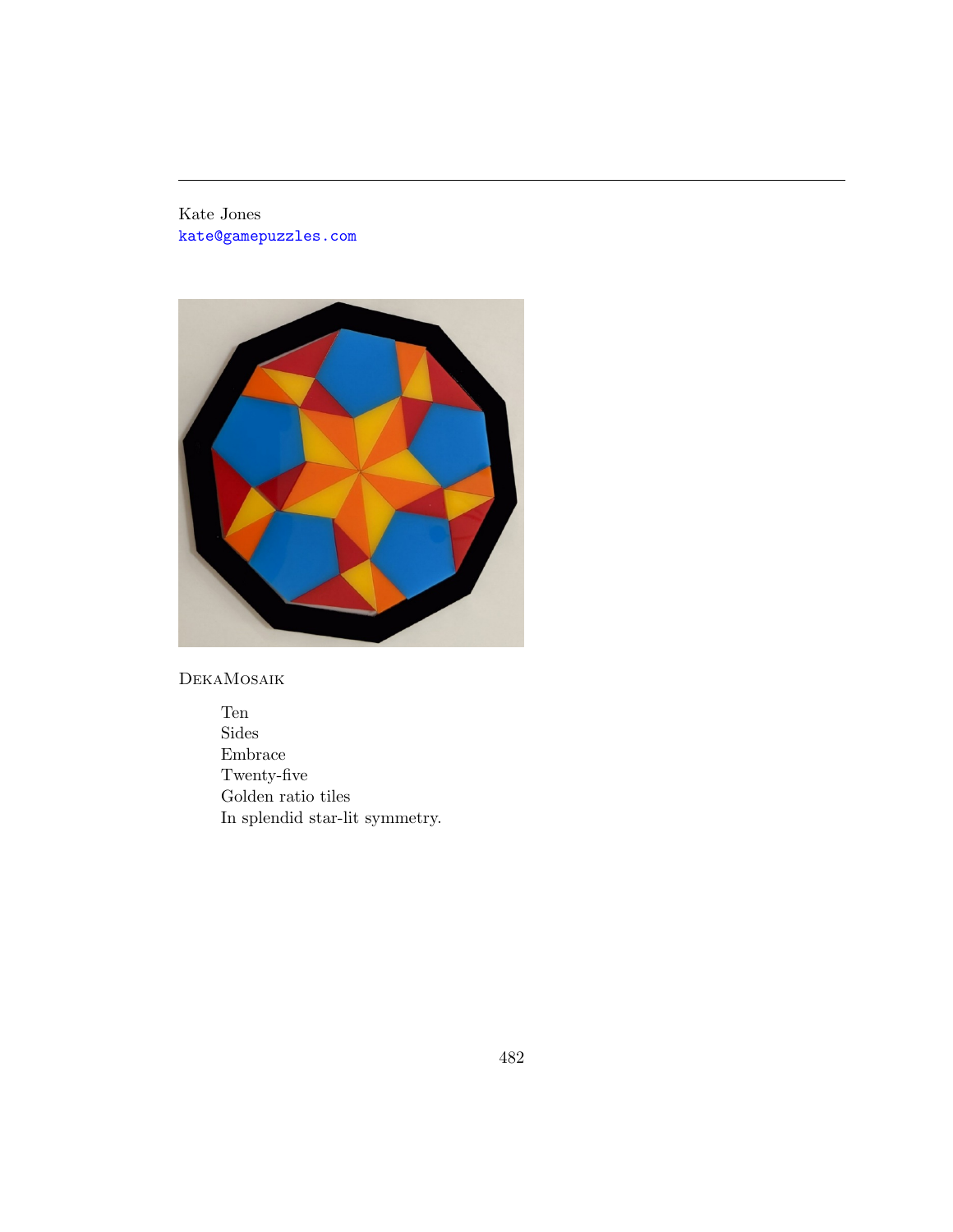

# DIAMOND RAINBOW

Twelve Rhombs Purloin Rainbow's hues To delight the eye With palettes of infinitude.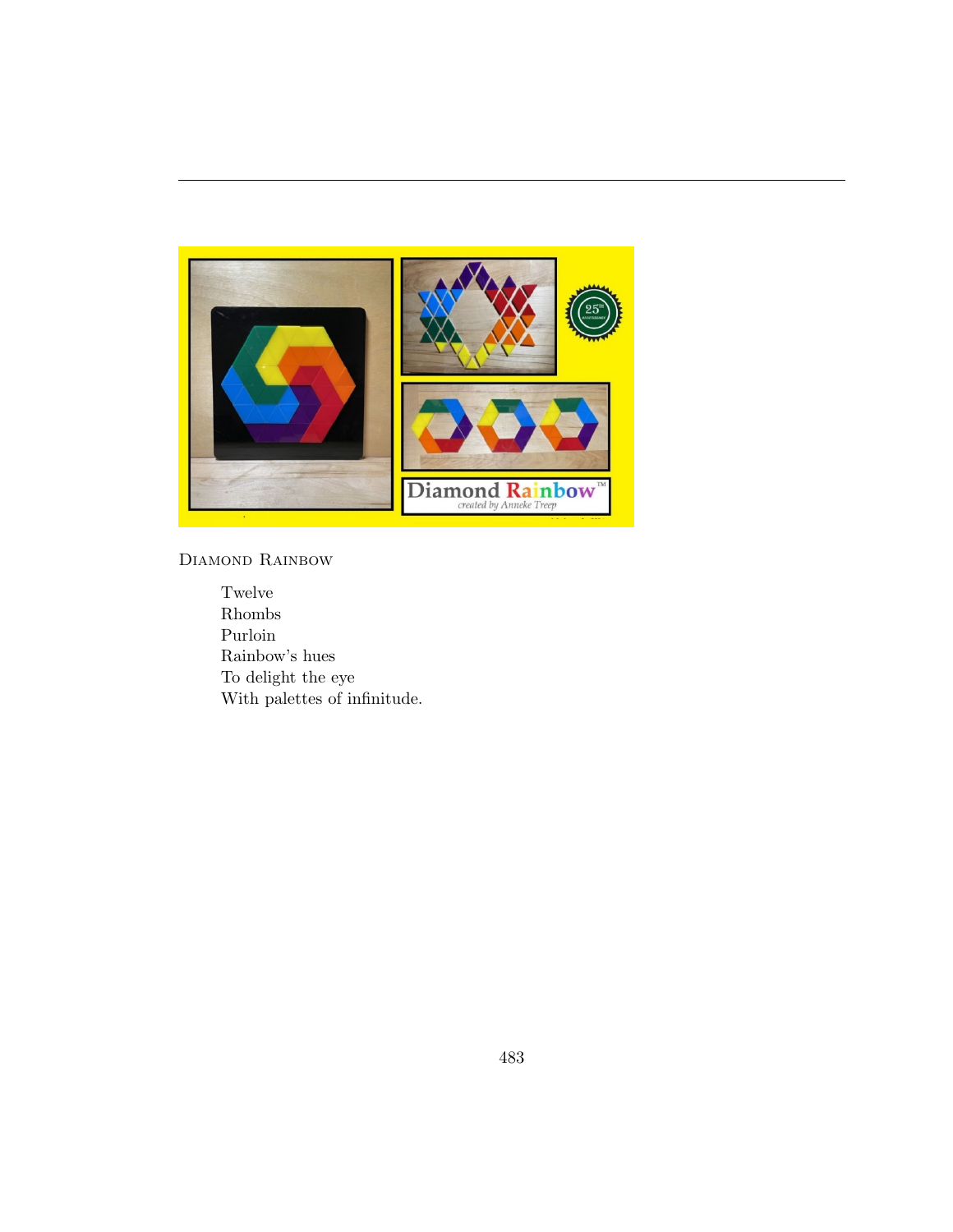Gizem Karaali [gizem.karaali@pomona.edu](mailto:gizem.karaali@pomona.edu)

#### WHERE DOES MATH COME FROM?

If You Want to Do some math, Dive into the depths Of your mind, climb heights of your soul.

# LOVE MOD 2

If He Loves me, The daisy Will kindly tell me. If he loves me not – boo, daisy!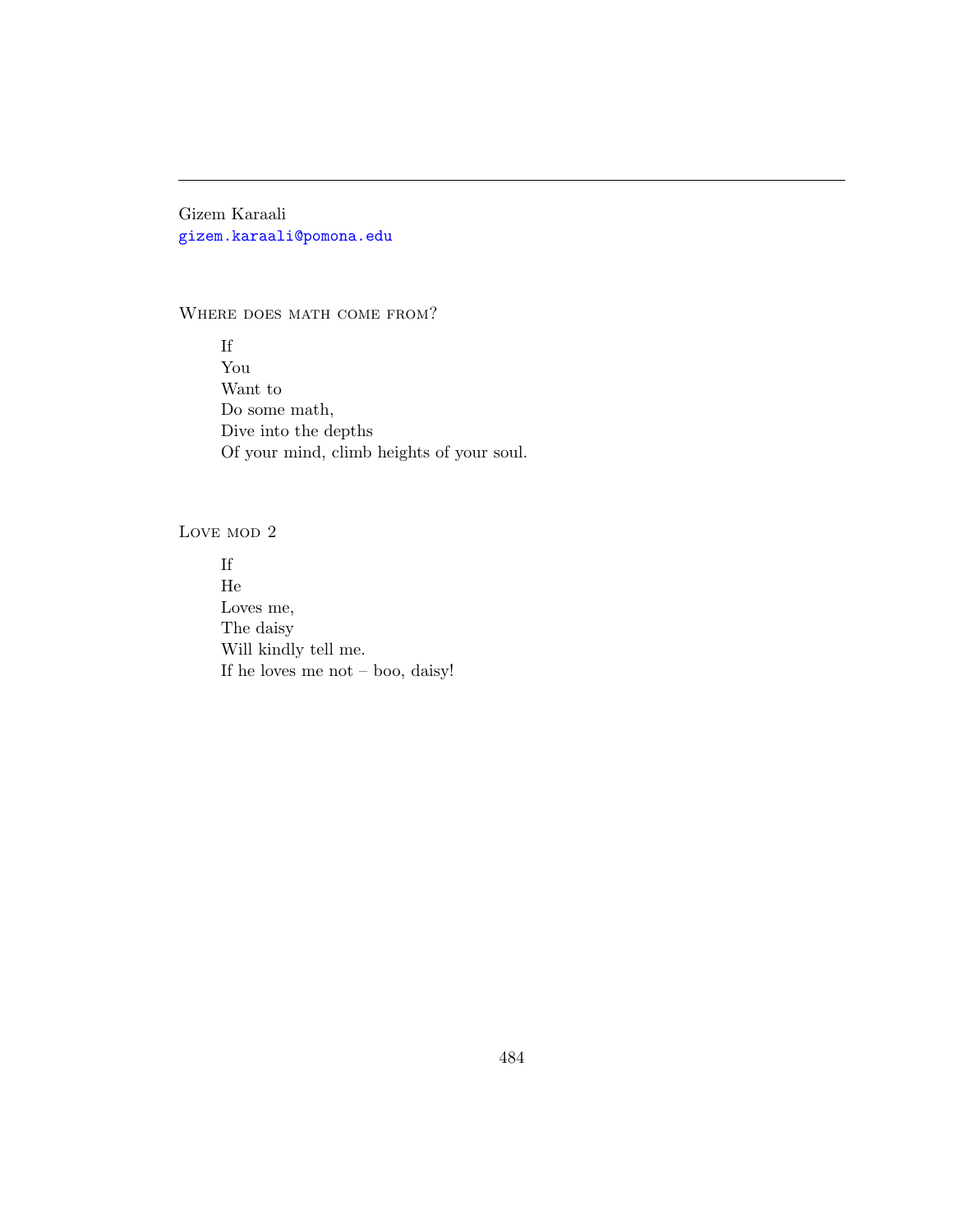Lisa Lajeunesse [llajeune@capilanou.ca](mailto:llajeune@capilanou.ca)

#### To the indigenous peoples of Canada

Mass graves children died alone too late we listen to your voices of suffering

#### CITY CROWS

Crows dive brush my foolish head chase me well away from mewling young, hungry in nest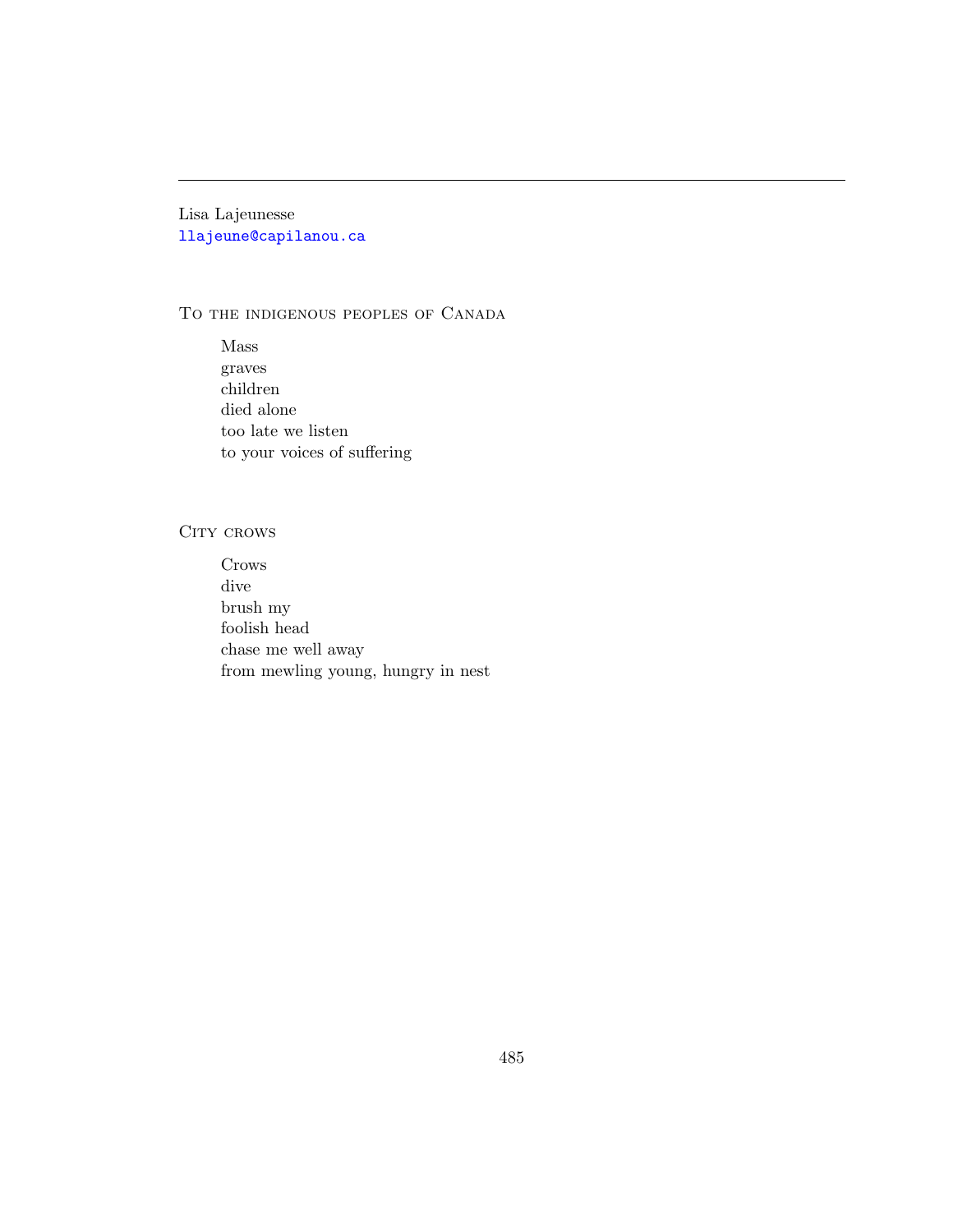Cindy Lawrence [executivedirector@momath.org](mailto:executivedirector@momath.org)

#### 2021

back safe? maybe. . . just maybe... we can re-emerge amazing to connect with hugs

#### PEDAL ON THE PETALS

square wheels around and around smoothly in motion powered by the magic of math

Note: Pedal on the Petals was inspired by the square-wheeled tricycle featured at the National Museum of Mathematics (MoMath) <https://momath.org/>.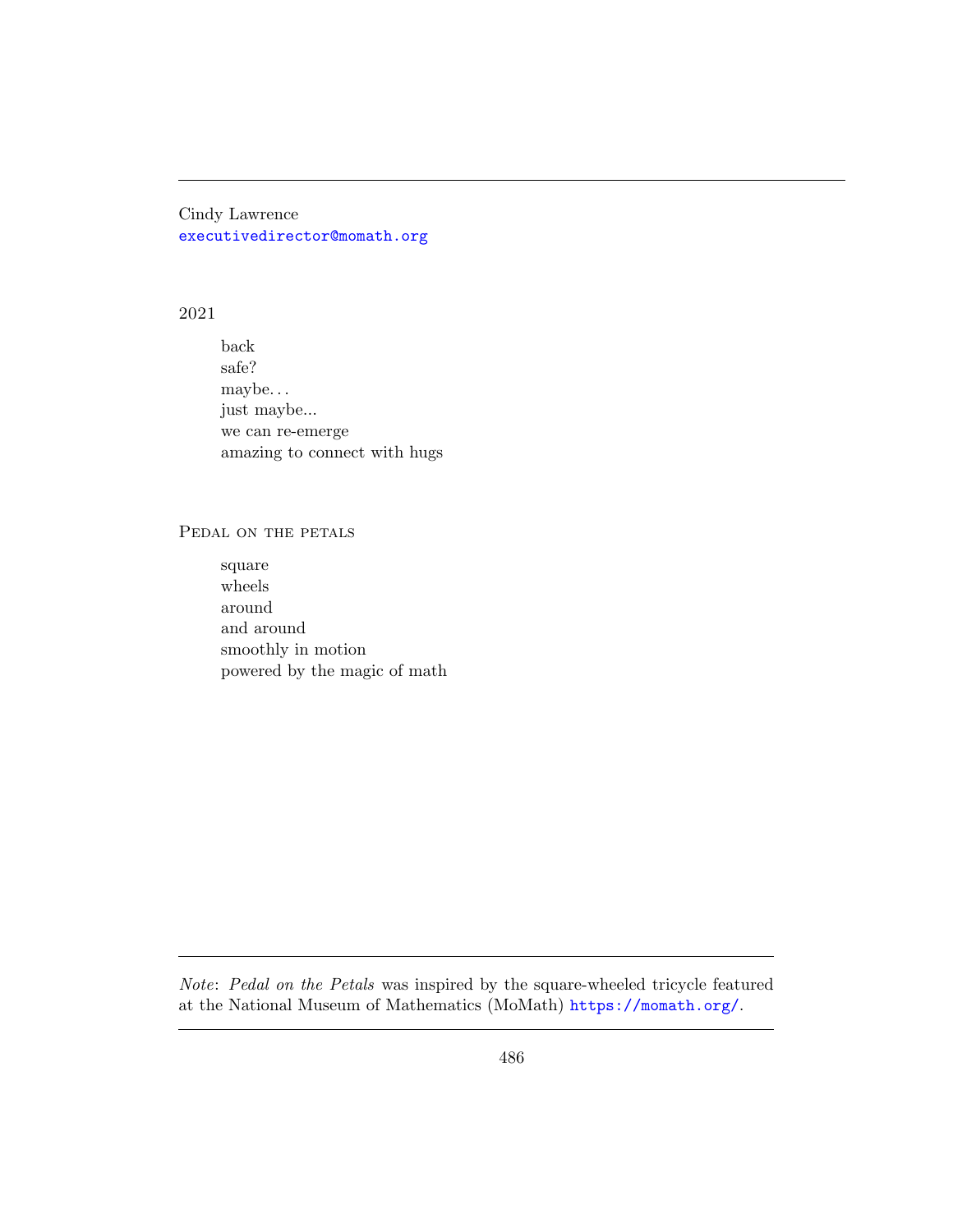Larry Lesser [lesser@utep.edu](mailto:lesser@utep.edu)

# $FIB(ULA)$

On the outside, not bearing much weight, leaving that legwork to bigger tibia

The Big Fib

Who knew such harm could come from simply repeating to his faithful a bigger lie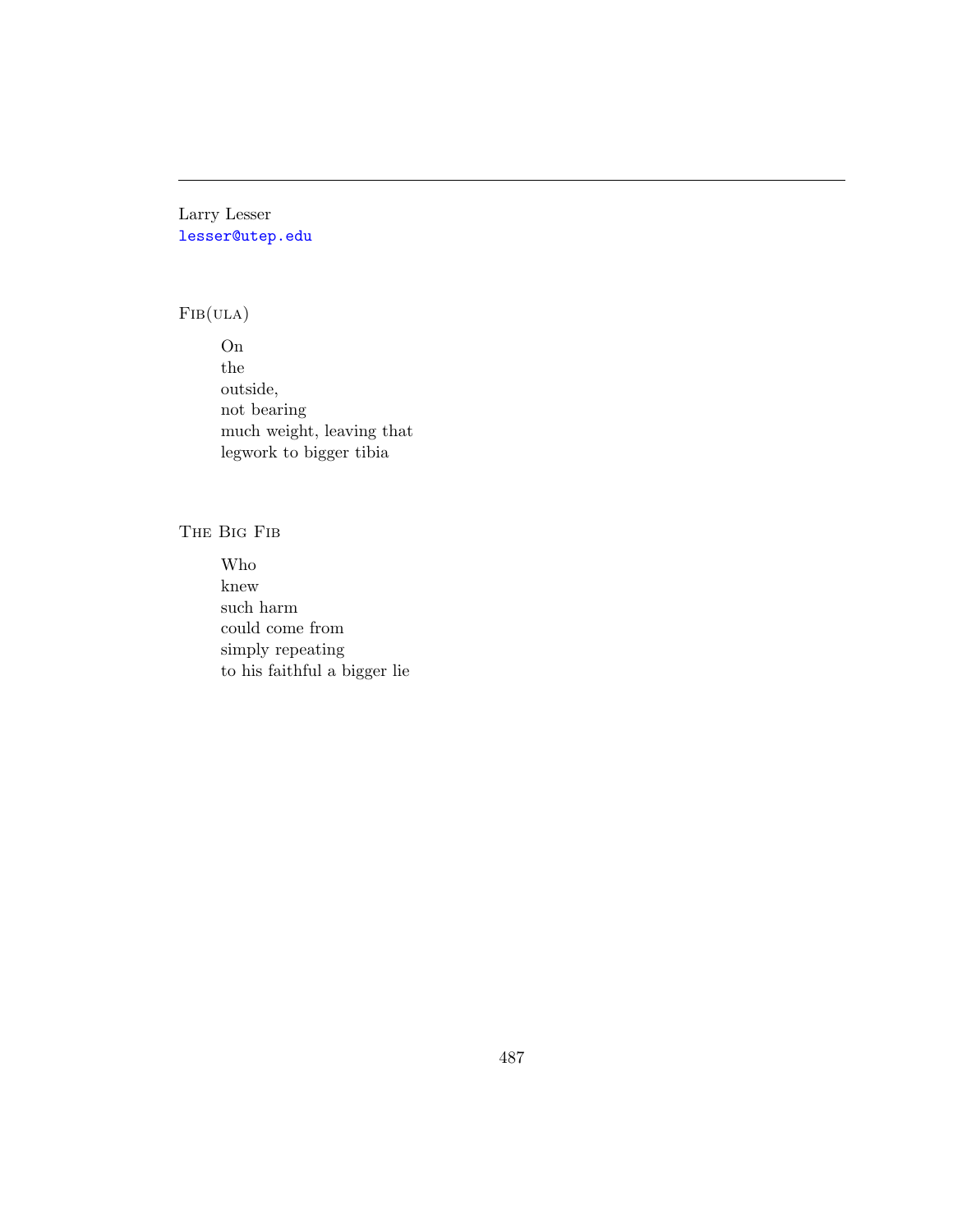Alice Major [alice.major@shaw.ca](mailto:alice.major@shaw.ca)

#### FIBONACCI AND THE GROWTH OF ACCOUNTING

Gift horse: Liber Abaci – Mounting new numbers, banking breaks into a gallop. . .

## Sunflower sequence

Bright gold petals, swirled seedheads. Spirals overlap, wrapping arms around each other.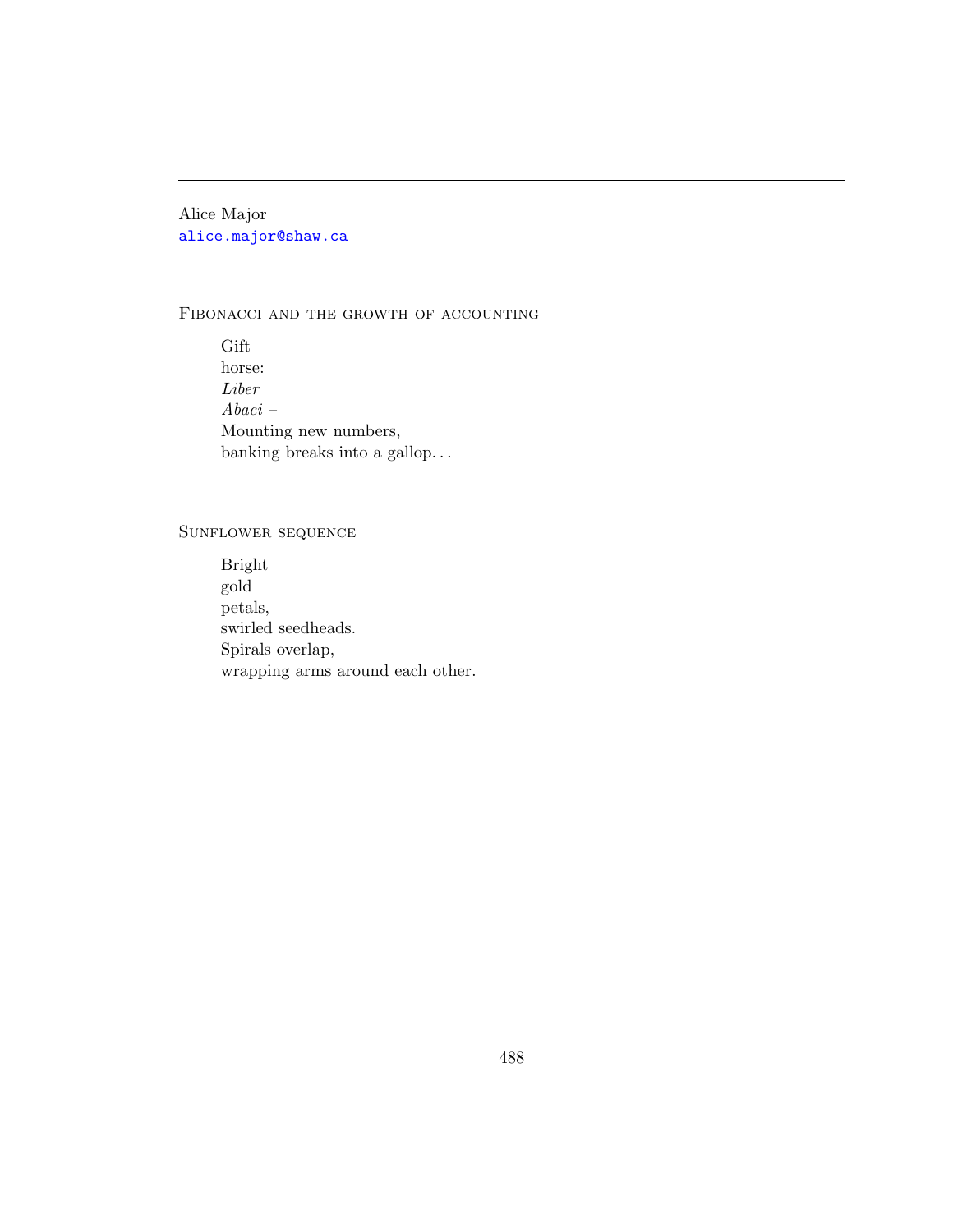Kaz Maslanka [kazmandu@aol.com](mailto:kazmandu@aol.com)

#### THE CHALLENGE WITH FIBS

clunk clunk clunky clunkitty clunkitty clunk clunk where is the rhythm in this fib?

# THE TRANSFORMATION OF THE MOMENT

I love to love the present as my love's object it makes monogamy easy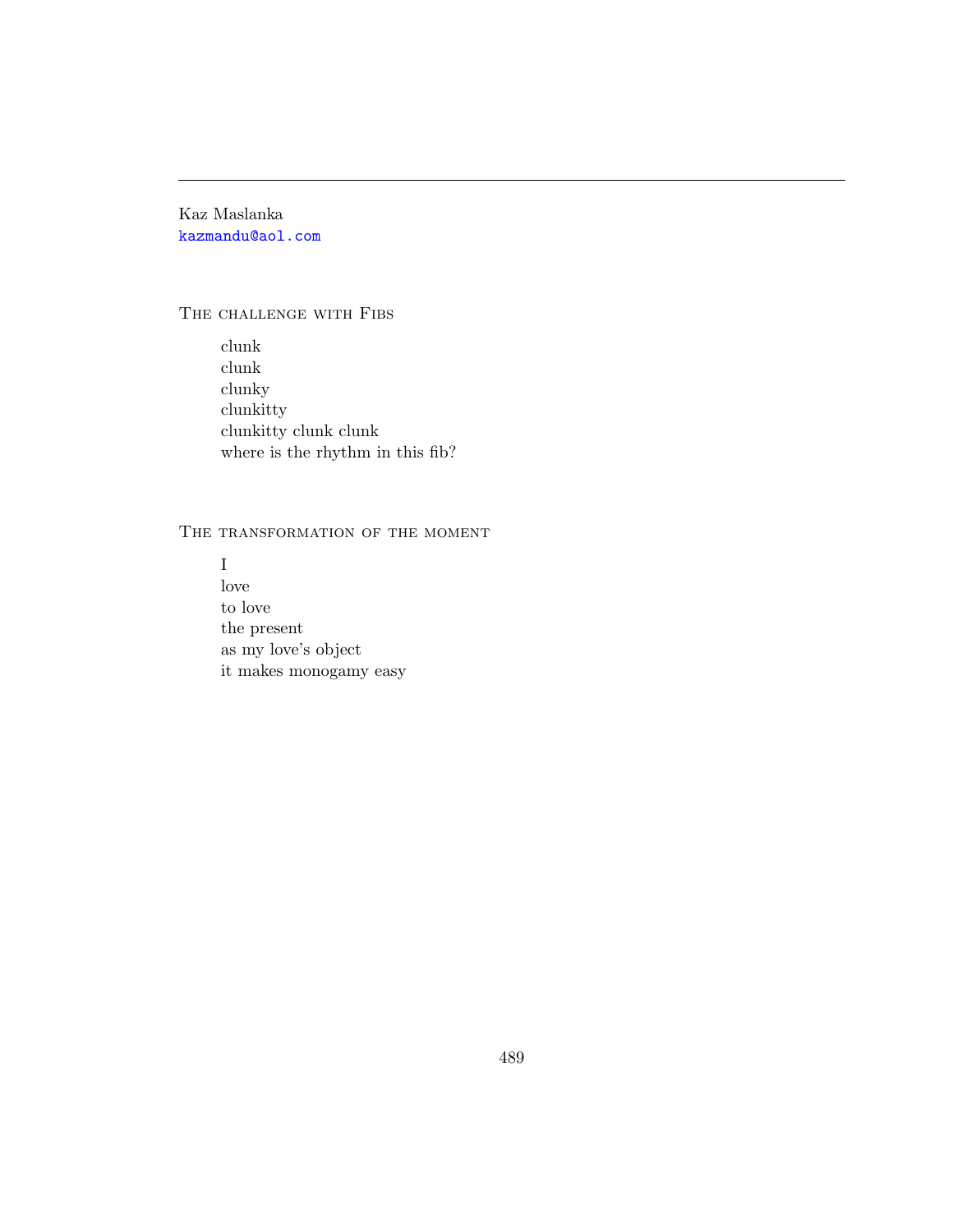Dan May [daniel.may@bhsu.edu](mailto:daniel.may@bhsu.edu)

#### Fire

The sky, full of orange smoke, is a shared trauma. Which fire should we put out first?

# WAITING FOR A REPLY

Are you there, black square? Teaching to faceless muted Zoom is like waiting for Godot.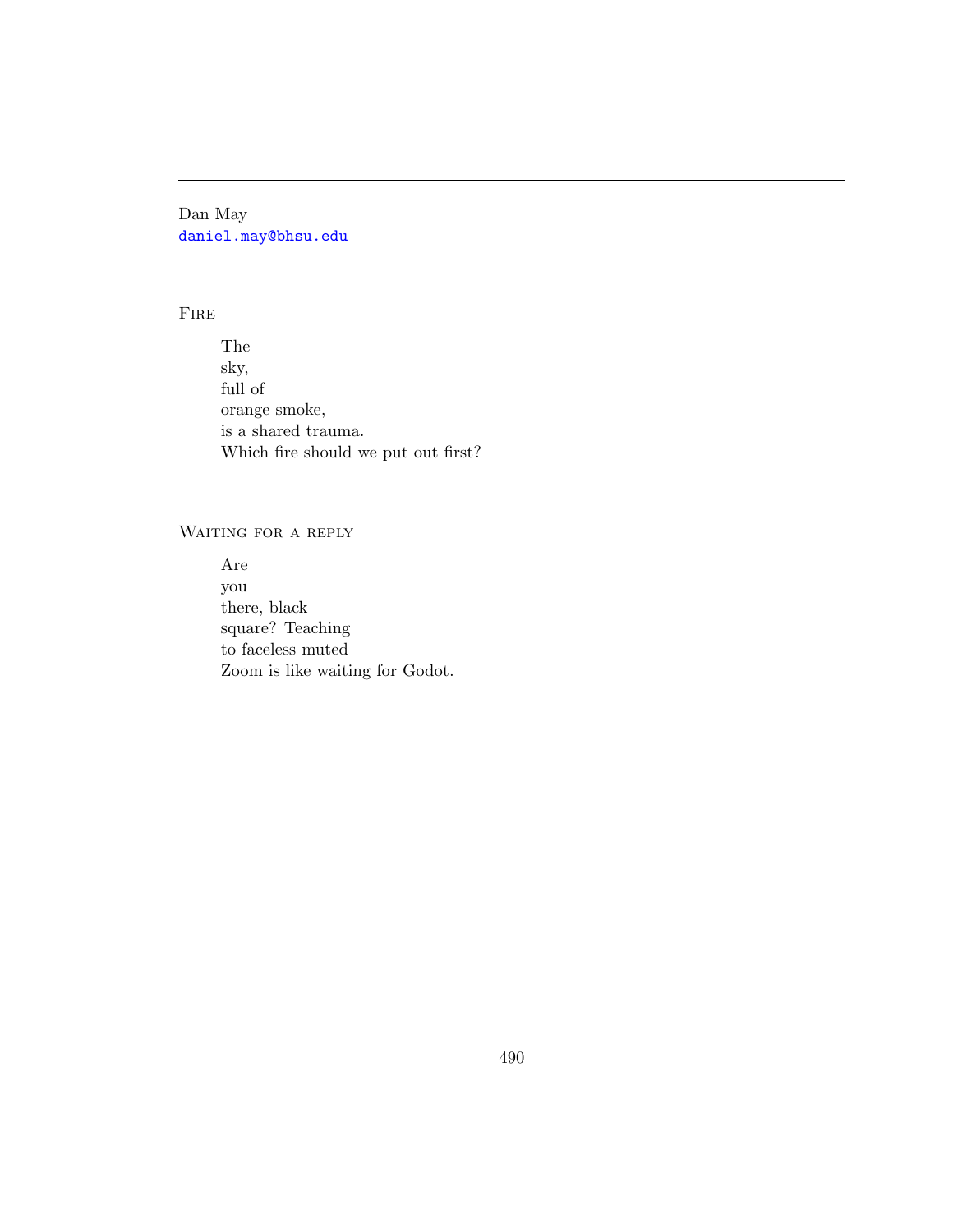Bjoern Muetzel [bjorn.mutzel@gmail.com](mailto:bjorn.mutzel@gmail.com)

#### **RIDDLE**

Three, Four, Seven, Guess the scheme! Then comes eleven. A variation of the theme!

# Thirteenth spiral of hell

Three forms, five forms, eight forms – see! Devilish magic of inflated bureaucracy.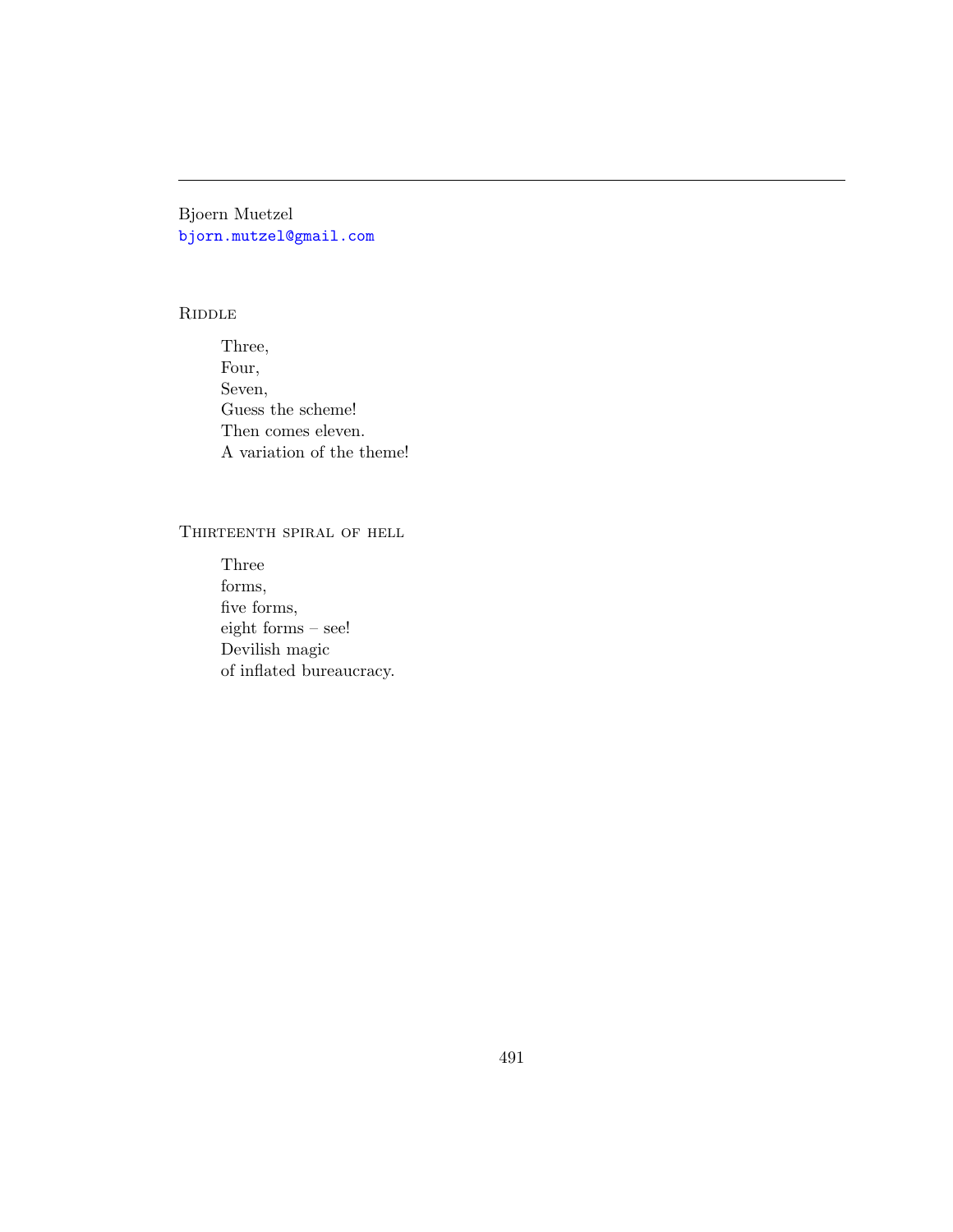Mike Naylor [abacaba@gmail.com](mailto:abacaba@gmail.com)

#### Fibonacci emerges

Stem, leaves, flowers... Nature spins chaos to order. Numerical secrets in bloom.

## **SPACING**

Bad? Good? "Psycho, the rapist"? "Psychotherapist"? Spacing makes a big difference!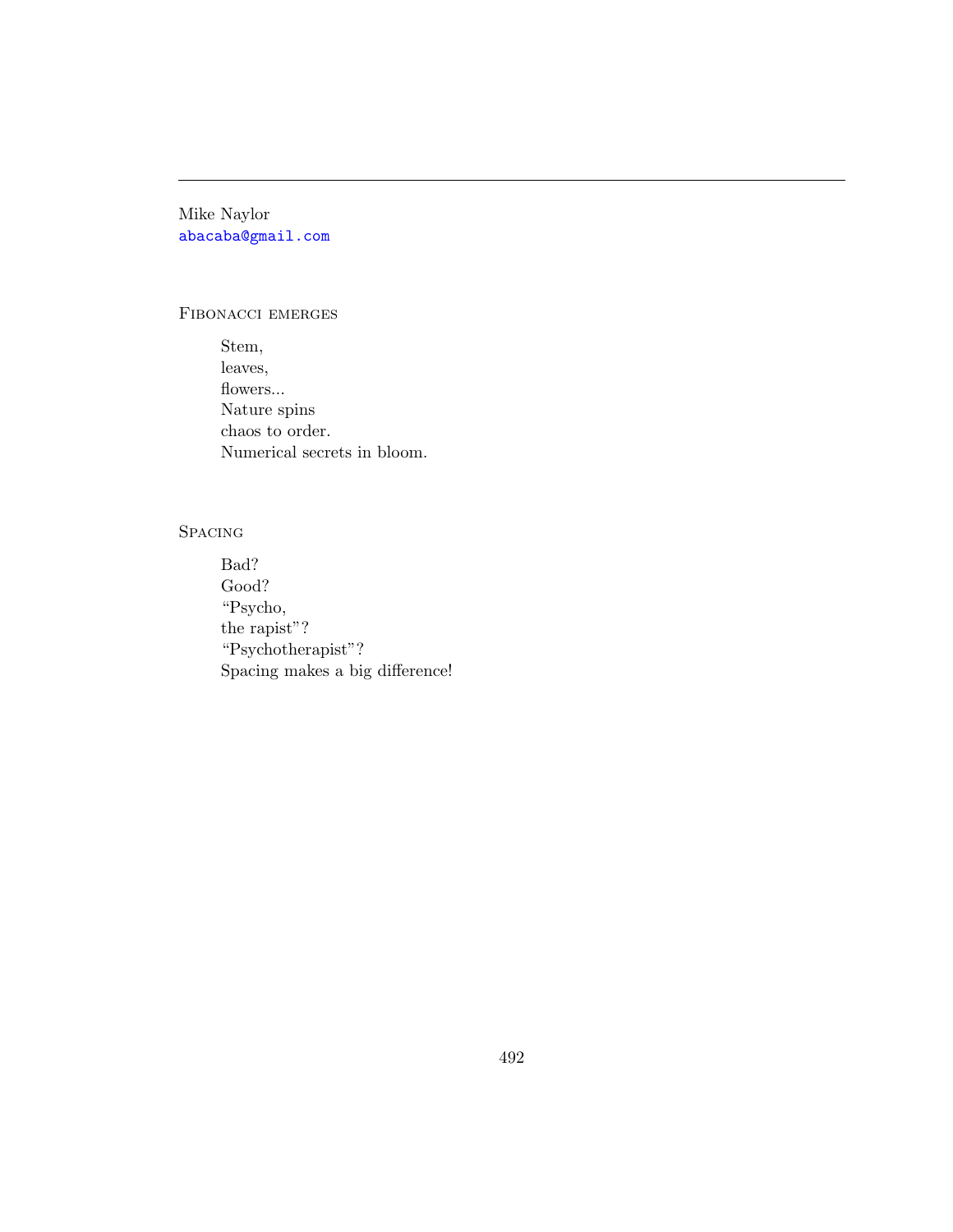Doug Norton [douglas.norton@villanova.edu](mailto:douglas.norton@villanova.edu)

EACH POEM A BRIDGE

Art. Math. Bridges Twenty-one. Together, yet not. Poetry bridges draw us near.

## Never the same river twice

Day. Year. Cyclic. Not at all. Never two the same. Pseudoperiodicity.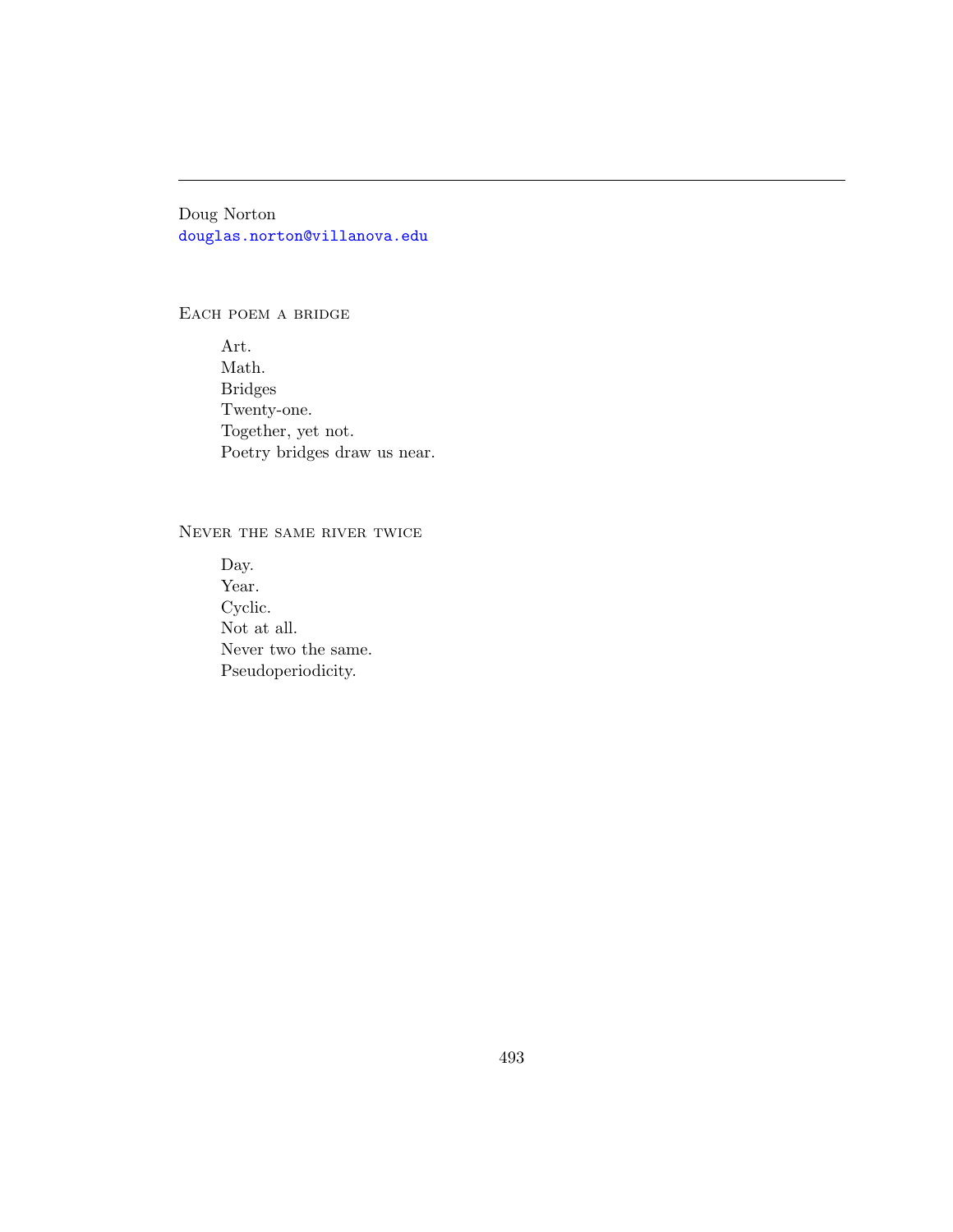Eveline Pye [evelinepy@gmail.com](mailto:evelinepy@gmail.com)

# ANTARCTICA

blood red algae bloom in snow icy mountains crack and seas rise all around our world

# IMAGE OF MATH

no more dull gray color math yellow, red, purple creative, deep, elemental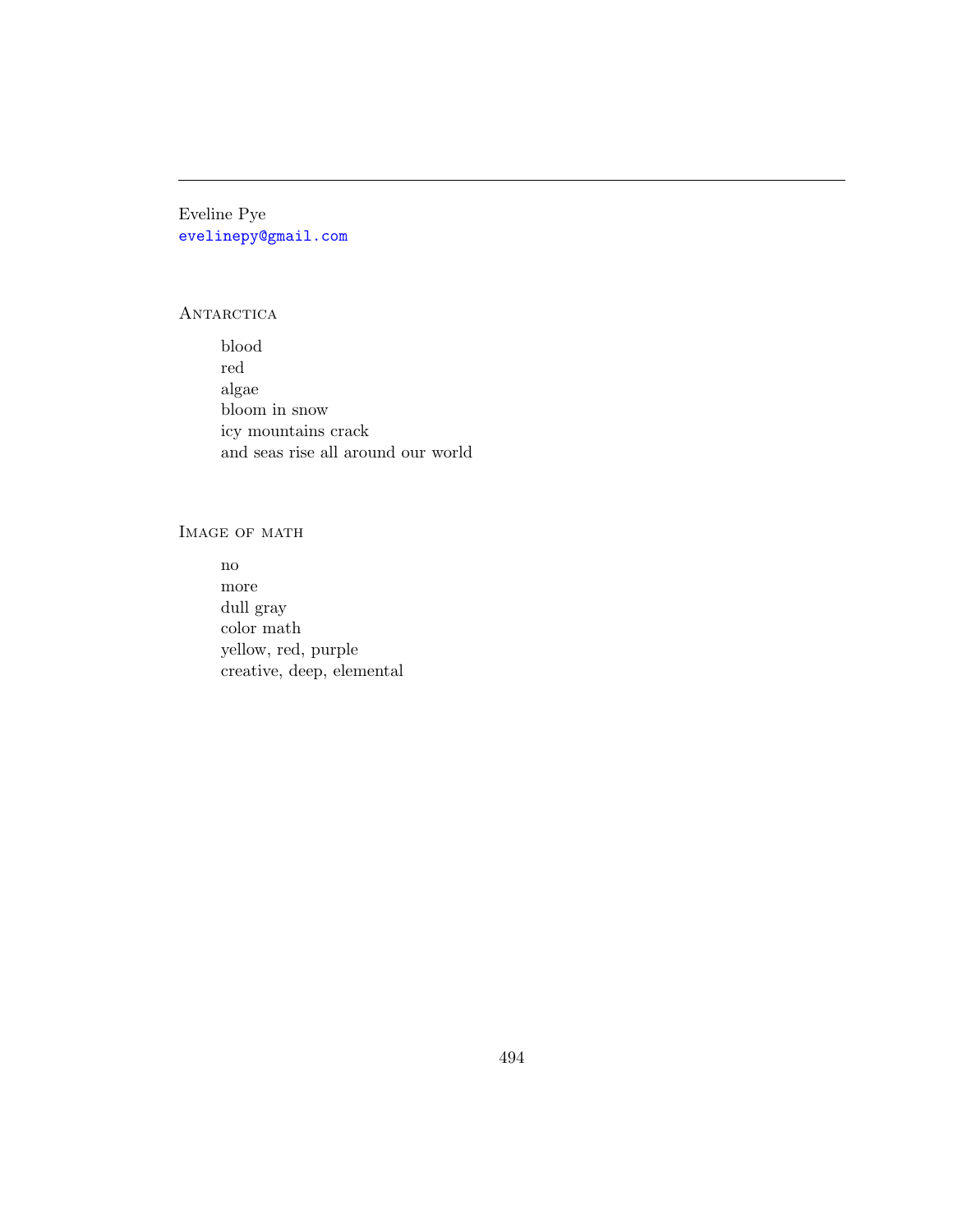Jacob Richardson [Jacob.richardson250@gmail.com](mailto:Jacob.richardson250@gmail.com)

#### Puzzled

Stop Frown Slow smile Try again A tricky problem Is the most fun your brain can have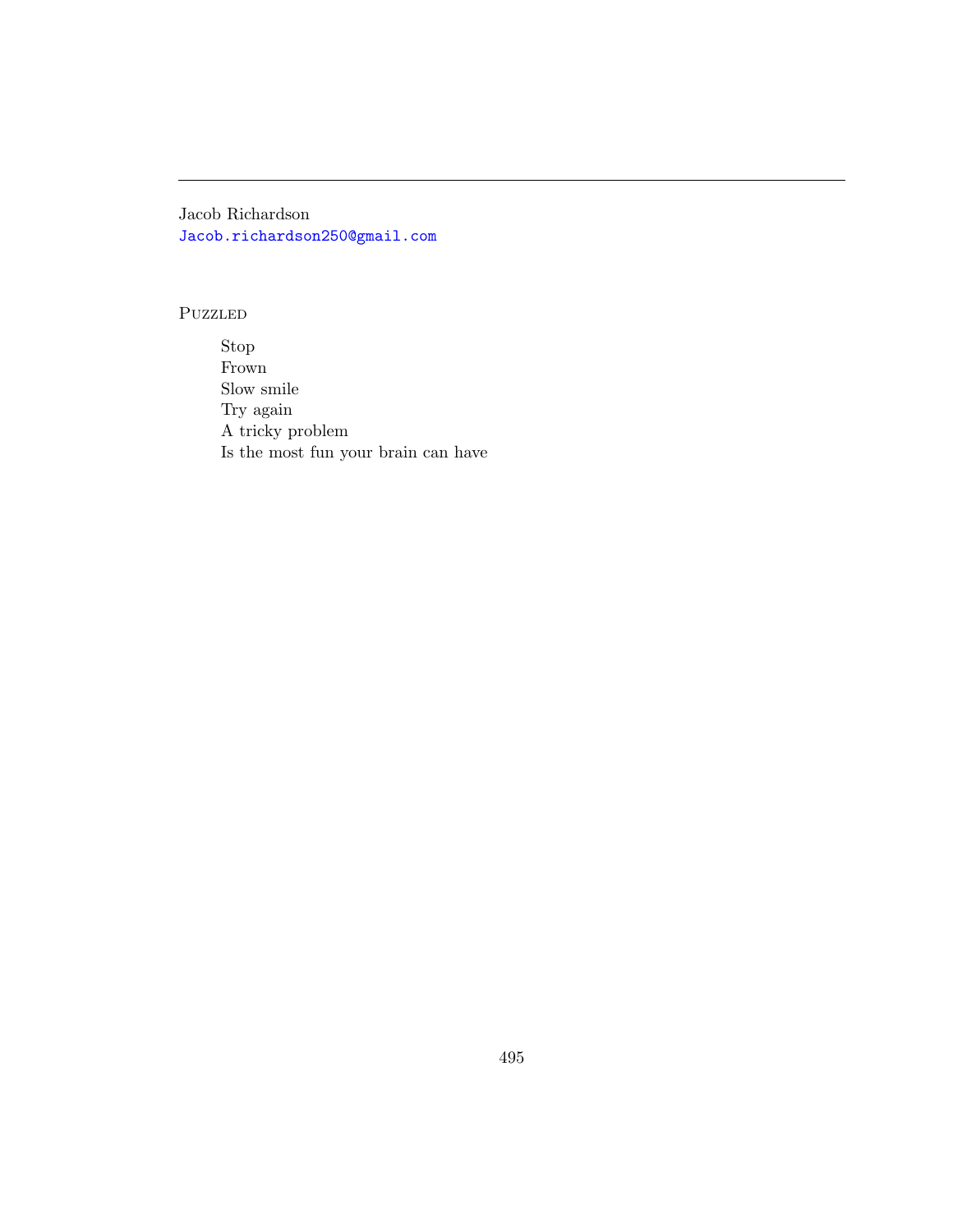S. Brackett Robertson [sbrackettrobertson@gmail.com](mailto:sbrackettrobertson@gmail.com)

#### WHAT COUNTS

Know the last seed is needed spin it out, water carefully, grow spirals of math.

# Flying lessons are like dancing lessons

You take your first leap – attempt a twirl. Soon, you fly above the city, under stars.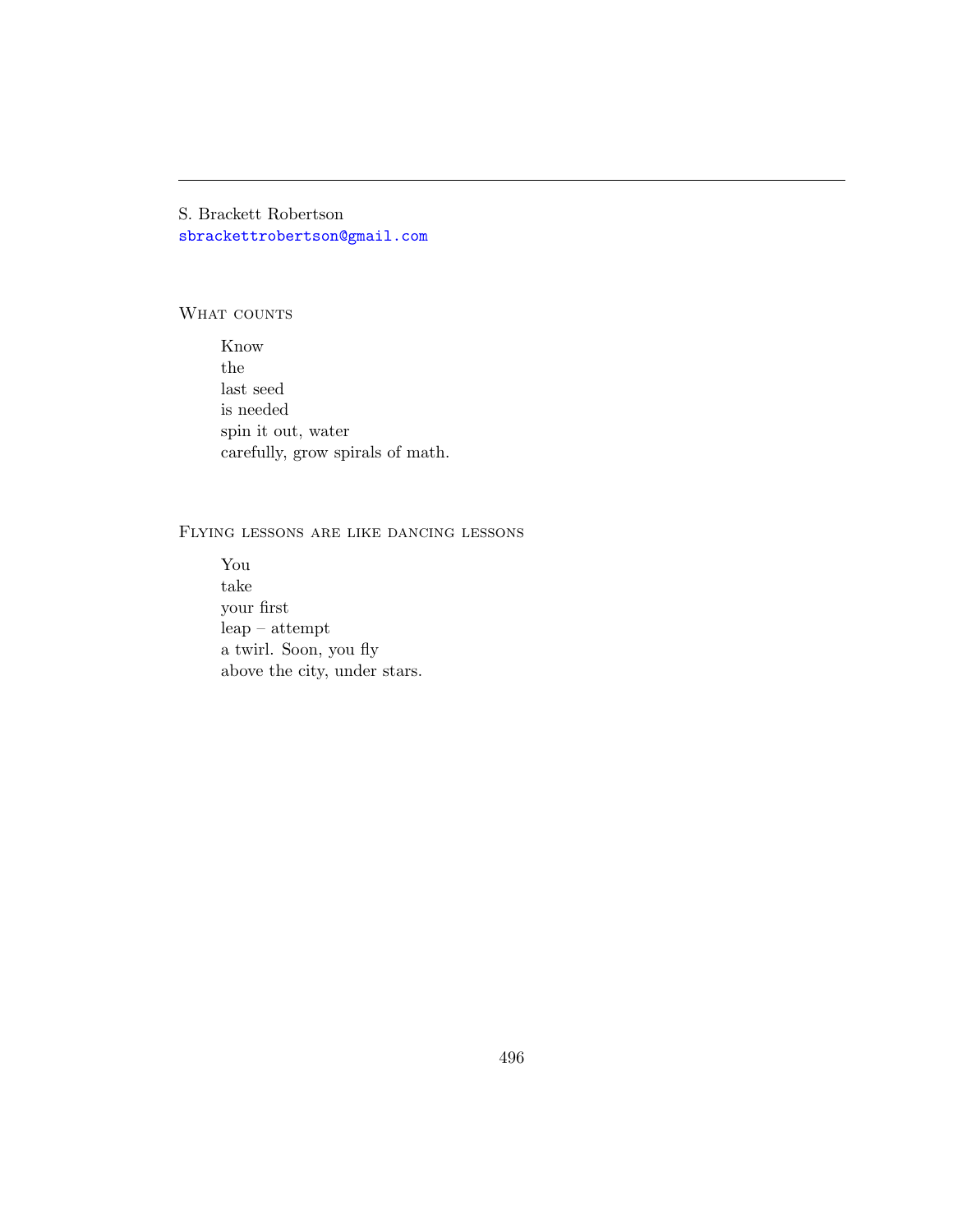Stephanie Strickland [stephanie.strickland@gm.slc.edu](mailto:stephanie.strickland@gm.slc.edu)

A FIB TRUTH

Oh no! Again, we cannot meet in person. I'm hoping for 2022.

AI vs. NI

Now A I is all the rage! I choose Natural Eco-Evo-Devo-tuned smarts.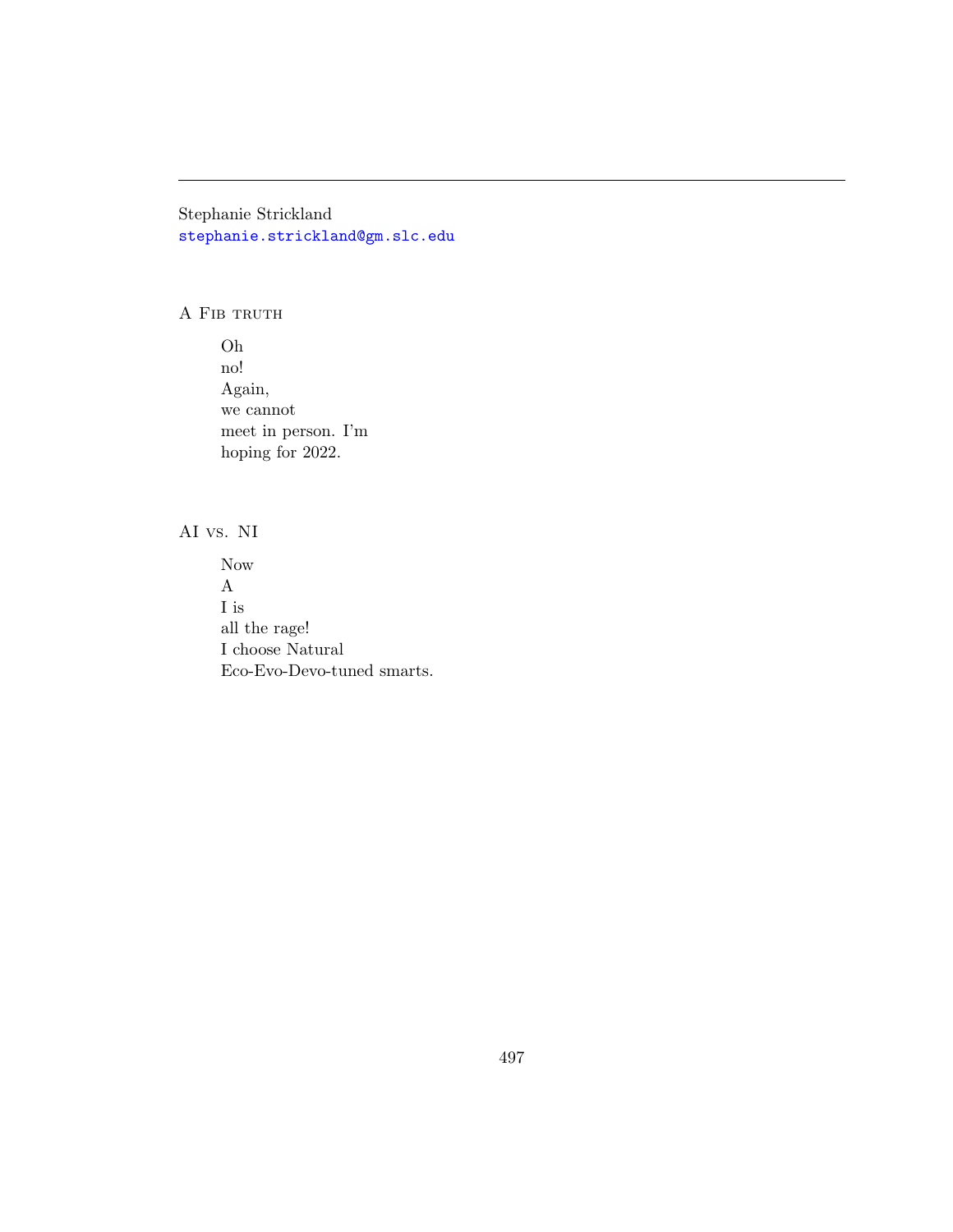Susana Sulic [sulicsu@hotmail.com](mailto:sulicsu@hotmail.com)

B-Lack H-ole B- $\mathbf L$ ack N-ight B-ad  $\boldsymbol N$ -ight

Bad Bag Da Da The Title Is th-e poem Broo-k-lin B-ad Da Da Da

 ${\bf V}$ -a- c- c-i-n-(q)-a- ${\bm C}$ -t-i-o-n Me 1 p-lus  $As-t-Ra$  $C$ -o -V-i-  $D$  $\bar{\mathbf{F}}$ -i-b- o- $\bar{\mathbf{N}}$ -a  $\bm{C}$ - ci

Note: A different way of making syllables.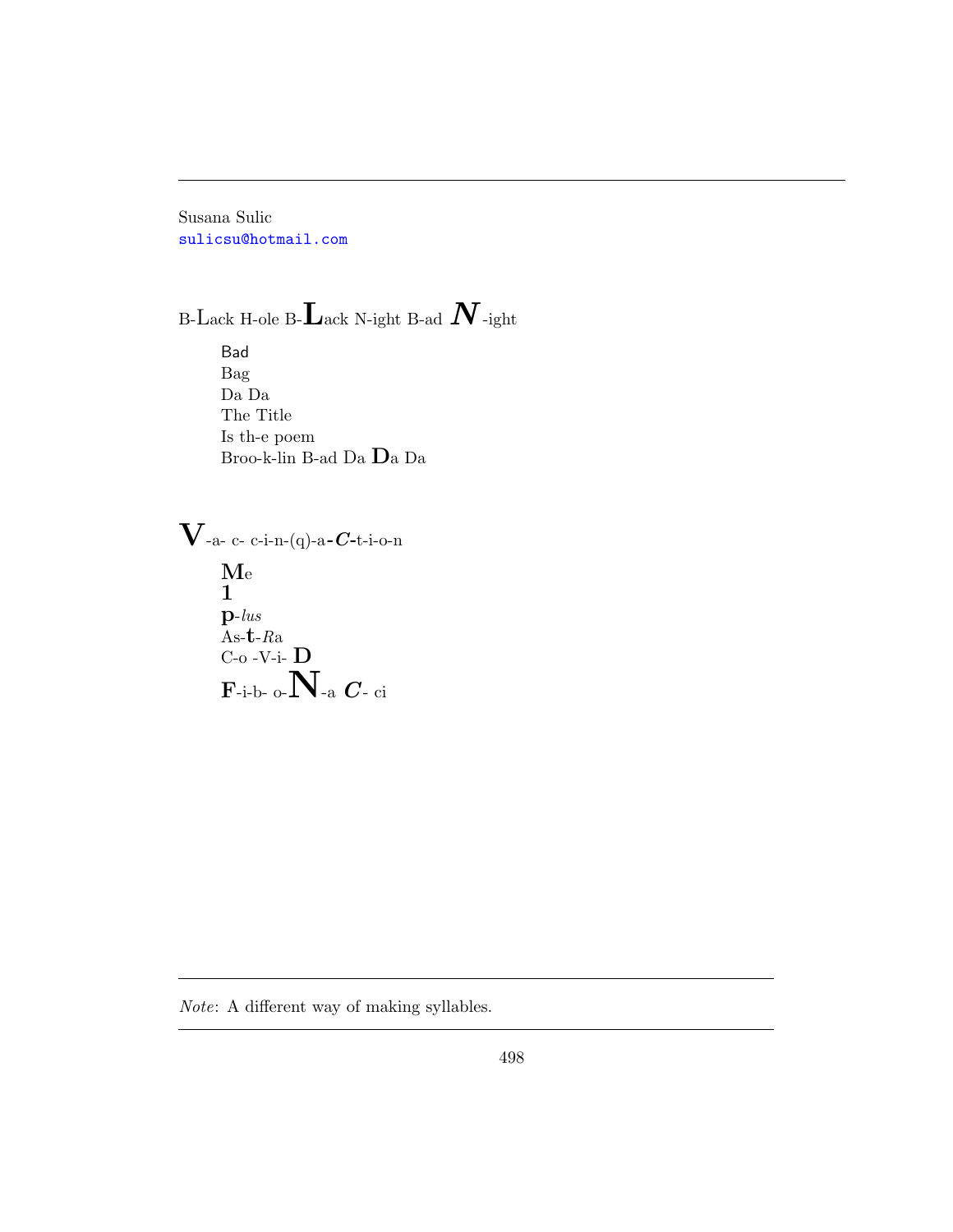# Connie Tettenborn [tetnborn@jps.net](mailto:tetnborn@jps.net)

#### DEALING WITH BIG DATA

Ask: "What?" Then, "How?" Statistics. One example of The significance of numbers.

## BOTTOMS UP

Look. See. It's true! Patterns lurk. Find them everywhere. Here's a toast to Fibonacci!